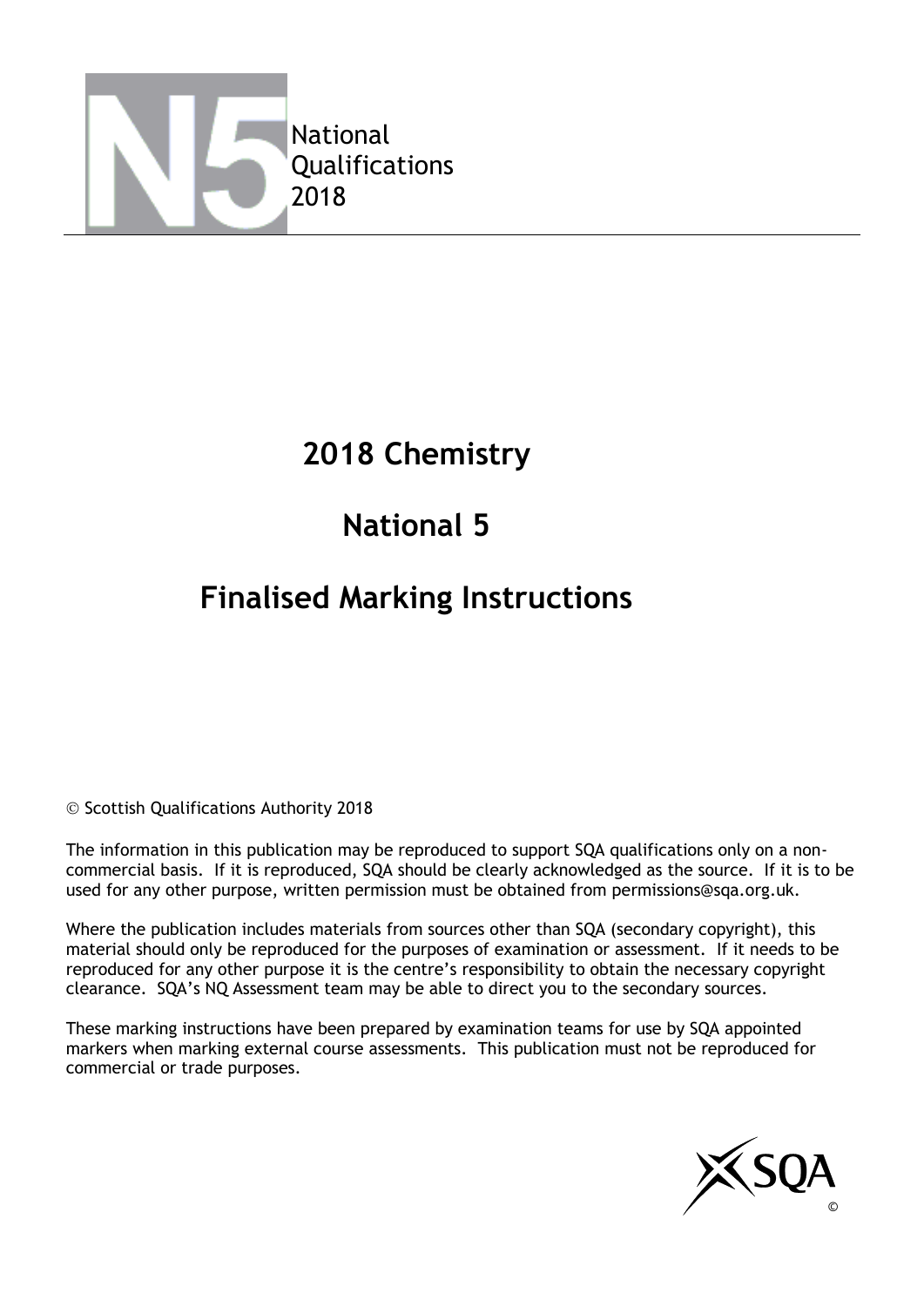#### **General marking principles for National 5 Chemistry**

*This information is provided to help you understand the general principles you must apply when marking candidate responses to questions in this paper. These principles must be read in conjunction with the detailed marking instructions, which identify the key features required in candidate responses.*

- **(a)** Marks for each candidate response must always be assigned in line with these general marking principles and the detailed marking instructions for this assessment.
- **(b)** If a specific candidate response does not seem to be covered by either the principles or detailed marking instructions, and you are uncertain how to assess it, you must seek guidance from your team leader.
- **(c)** Marking should always be positive. This means that, for each candidate response, marks are accumulated for the demonstration of relevant skills, knowledge and understanding: they are not deducted from a maximum on the basis of errors or omissions.

A guiding principle in marking is to give credit for correct chemistry rather than to look for reasons not to award marks.

**Example 1:** The structure of a hydrocarbon found in petrol is shown below.

$$
CH_3
$$
  
|-  
CH<sub>3</sub>-CH<sub>2</sub>-CH—CH<sub>2</sub>-CH<sub>2</sub>-CH<sub>3</sub>

Name the hydrocarbon.

Although the punctuation is not correct, '3, methyl-hexane' should gain the mark.

**Example 2:** A student measured the pH of four carboxylic acids to find out how their strength is related to the number of chlorine atoms in the molecule.

The results are shown in the table.

| Structural formula     | рH   |
|------------------------|------|
| CH <sub>3</sub> COOH   | 1.65 |
| CH <sub>2</sub> CLCOOH | 1.77 |
| CHCl <sub>2</sub> COOH | 0.90 |
| CCl <sub>3</sub> COOH  | 0.51 |

State how the strength of the acids is related to the number of chlorine atoms in the molecule.

Although not completely correct, an answer such as 'the more  $Cl<sub>2</sub>$ , the stronger the acid' should gain the mark.

- **(d)** There are no half marks awarded.
- **(e)** Candidates must respond to the 'command' word as appropriate and may be required to write extended answers in order to communicate fully their knowledge and understanding.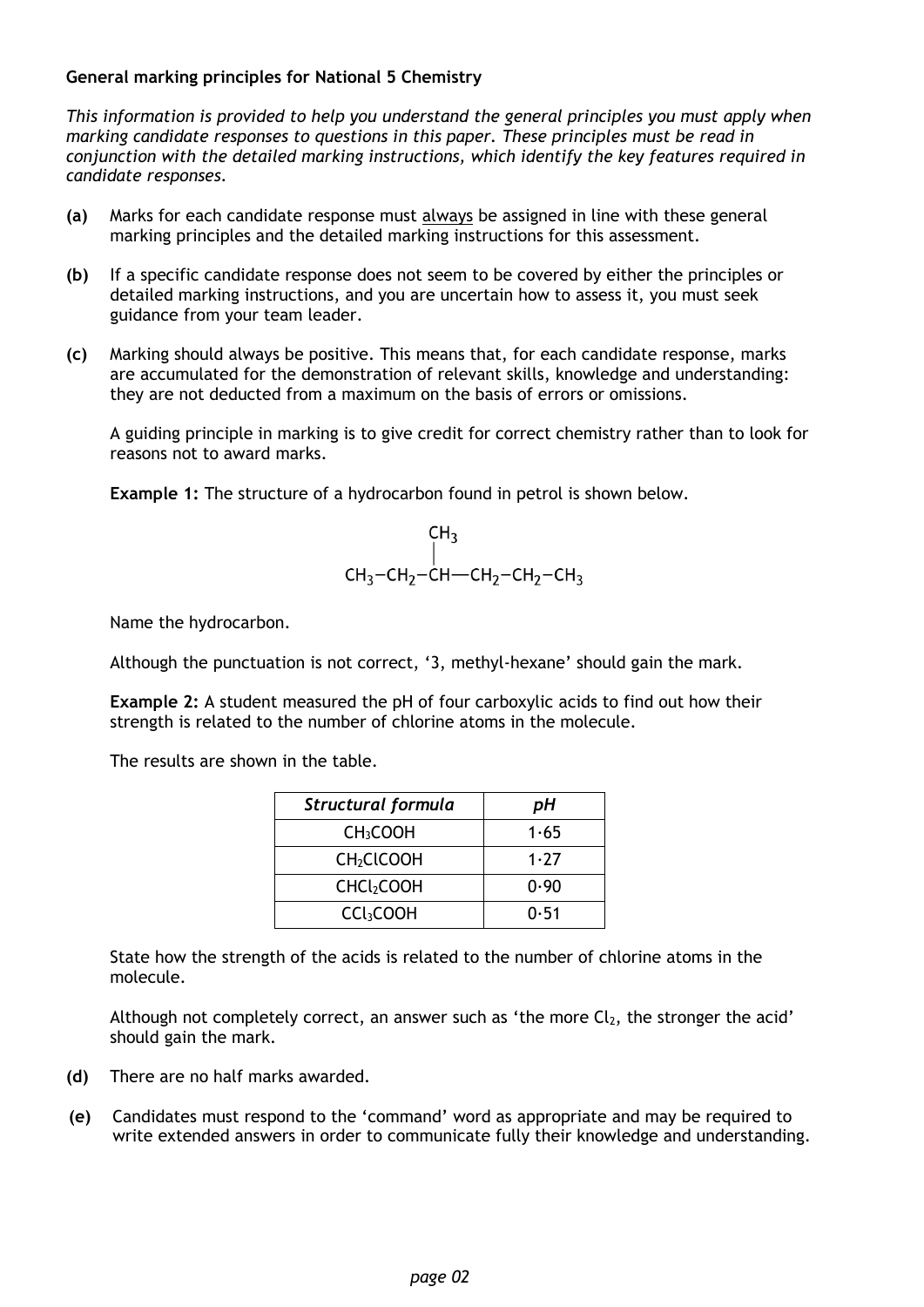**(f)** Marks should be awarded for answers that have incorrect spelling or loose language **as long as the meaning of the word(s) is conveyed. Example:** Answers like 'distilling' (for 'distillation') and 'it gets hotter' (for 'the temperature rises') should be accepted.

However, the example below would not be given any credit, as an incorrect chemical term, which the candidate should know, has been given.

**Example:** If the correct answer is 'ethene', and the candidate's answer is 'ethane', this should not be accepted.

**(g)** A correct answer followed by a wrong answer should be treated as a cancelling error and no marks should be awarded.

**Example:** State what colour is seen when blue Fehling's solution is warmed with an aldehyde.

The answer 'red, green' gains no marks.

If a correct answer is followed by additional information which does not conflict, the additional information should be ignored, whether correct or not.

**Example:** State why the tube cannot be made of copper.

If the correct answer is related to a low melting point, 'Copper has a low melting point and is coloured grey' would not be treated as having a cancelling error.

**(h)** Unless a numerical question specifically requires evidence of working to be shown, full marks should be awarded for a correct final answer (including units if required) on its own.

The partial marks shown in the marking scheme are for use when working is given but the final answer is incorrect. An exception is when candidates are asked to 'Find, by calculation', when full marks cannot be awarded for the correct answer without working.

**(i)** In most questions units are not required. However, if the candidate writes units then they must be correct. An incorrect unit would not be acceptable and one mark would not be awarded.

This marking instruction must only be applied a maximum of once per paper.

- **(j)** Where the marking instructions specifically allocate a mark for units in a calculation, this mark should not be awarded if the units are incorrect or missing. Missing or incorrect units at intermediate stages in a calculation should be ignored.
- **(k)** As a general rule, where a wrong numerical answer (already penalised) is carried forward to another step, credit will be given provided the result is used correctly. The exception to this rule is where the marking instructions for a numerical question assign separate 'concept marks' and an 'arithmetic mark'. In such situations, the marking instructions will give clear guidance on the assignment of partial marks.
- **(l)** Ignore the omission of one H atom from a full structural formula provided the bond is shown or one carbon to hydrogen bond missing provided the hydrogen is shown.
- **(m)** A symbol or correct formula should be accepted in place of a name **unless stated otherwise in the marking instructions**.
- **(n)** When formulae of ionic compounds are given as answers it will only be necessary to show ion charges if these have been specifically asked for. However, if ion charges are shown, they must be correct. If incorrect charges are shown, no marks should be awarded.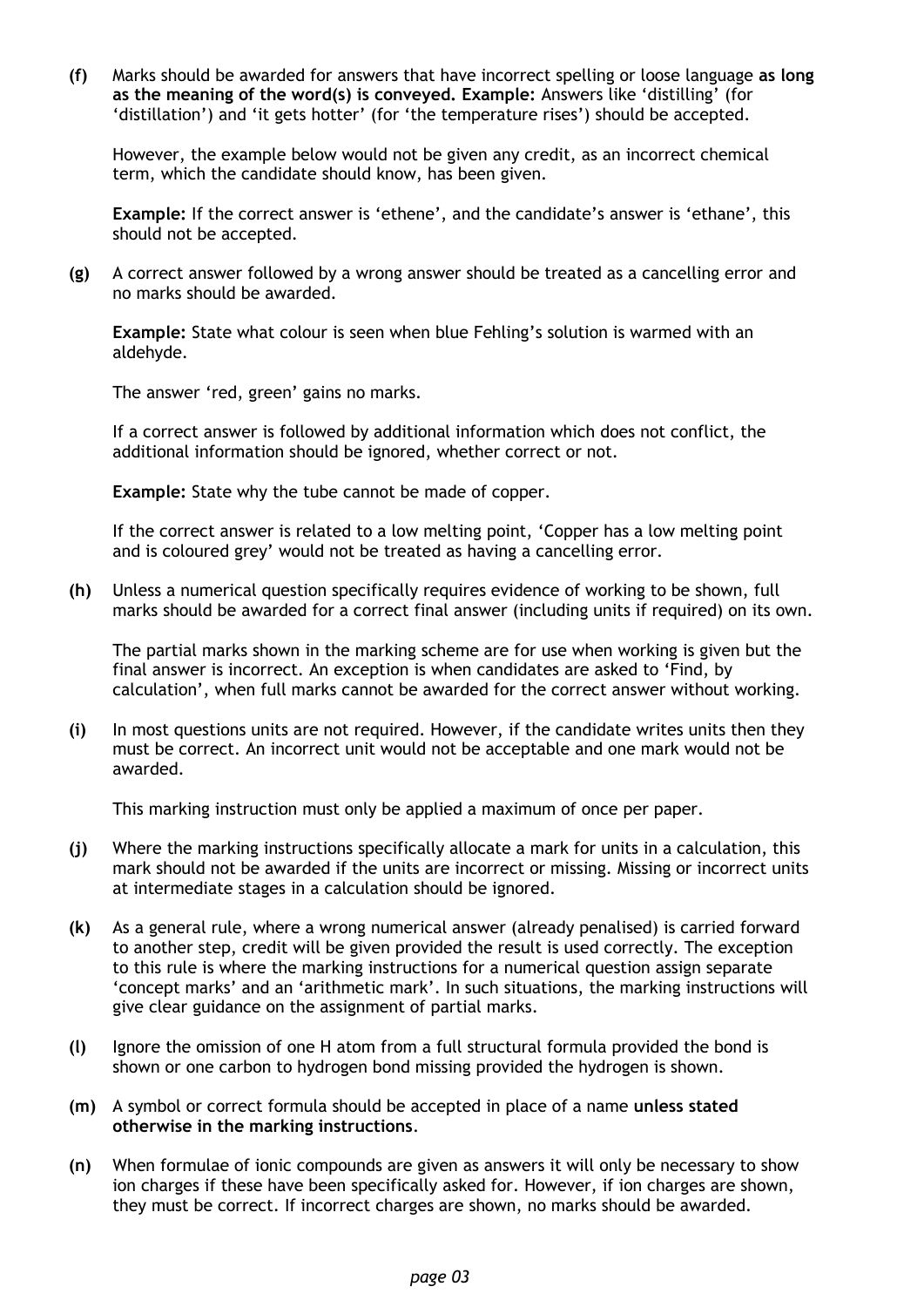**(o)** If an answer comes directly from the text of the question, no marks should be awarded.

**Example:** A student found that 0·05 mol of propane, C3H8 burned to give 82·4 kJ of energy.

$$
\mathsf{C}_3\mathsf{H}_8(g) + 5\mathsf{O}_2(g) \mathop{\rightarrow} 3\mathsf{CO}_2(g) + 4\mathsf{H}_2\mathsf{O}(\ell)
$$

Name the type of enthalpy change which the student measured.

No marks should be awarded for 'burning' since the word 'burned' appears in the text.

**(p)** Unless the question is clearly about a non-chemistry issue, eg costs in industrial chemical process, a non-chemical answer gains no marks.

**Example:** Suggest why the (catalytic) converter has a honeycomb structure.

A response such as 'to make it work' may be correct but it is not a chemical answer and the mark should not be awarded.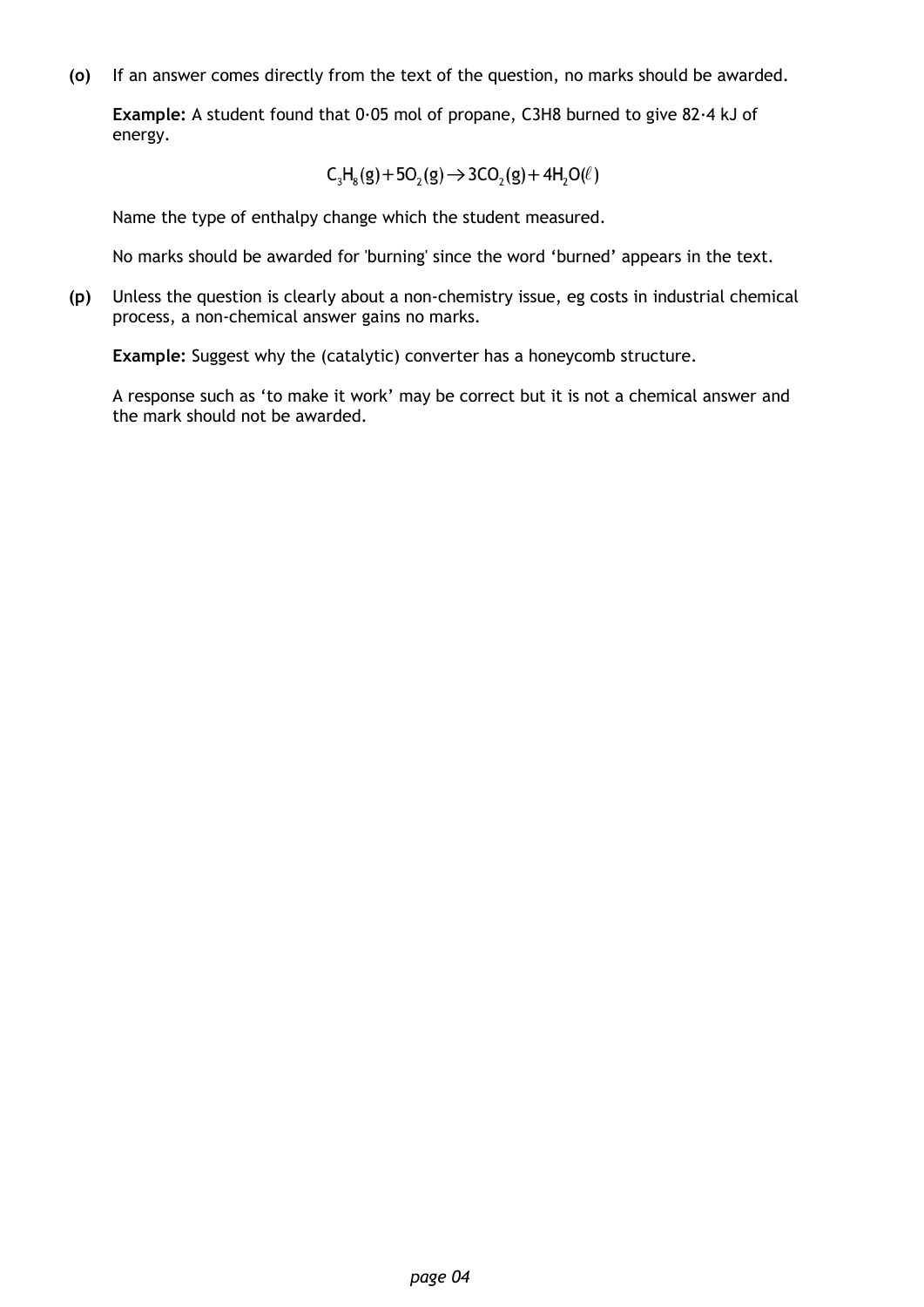### **Marking instructions for each question**

### **Section 1**

| Question | Answer      | Mark |
|----------|-------------|------|
| 1.       | A           | 1    |
| 2.       | B           | 1    |
| 3.       | В           | 1    |
| 4.       | D           | 1    |
| 5.       | A           | 1    |
| 6.       | D           | 1    |
| 7.       | $\mathsf C$ | 1    |
| 8.       | B           | 1    |
| 9.       | C           | 1    |
| 10.      | D           | 1    |
| 11.      | $\mathsf C$ | 1    |
| 12.      | $\mathsf C$ | 1    |
| 13.      | A           | 1    |
| 14.      | B           | 1    |
| 15.      | B           | 1    |
| 16.      | $\mathsf C$ | 1    |
| 17.      | A           | 1    |
| 18.      | B           | 1    |
| 19.      | A           | 1    |
| 20.      | $\mathsf C$ | 1    |
| 21.      | $\mathsf C$ | 1    |
| 22.      | D           | 1    |
| 23.      | D           | 1    |
| 24.      | B           | 1    |
| 25.      | D           | 1    |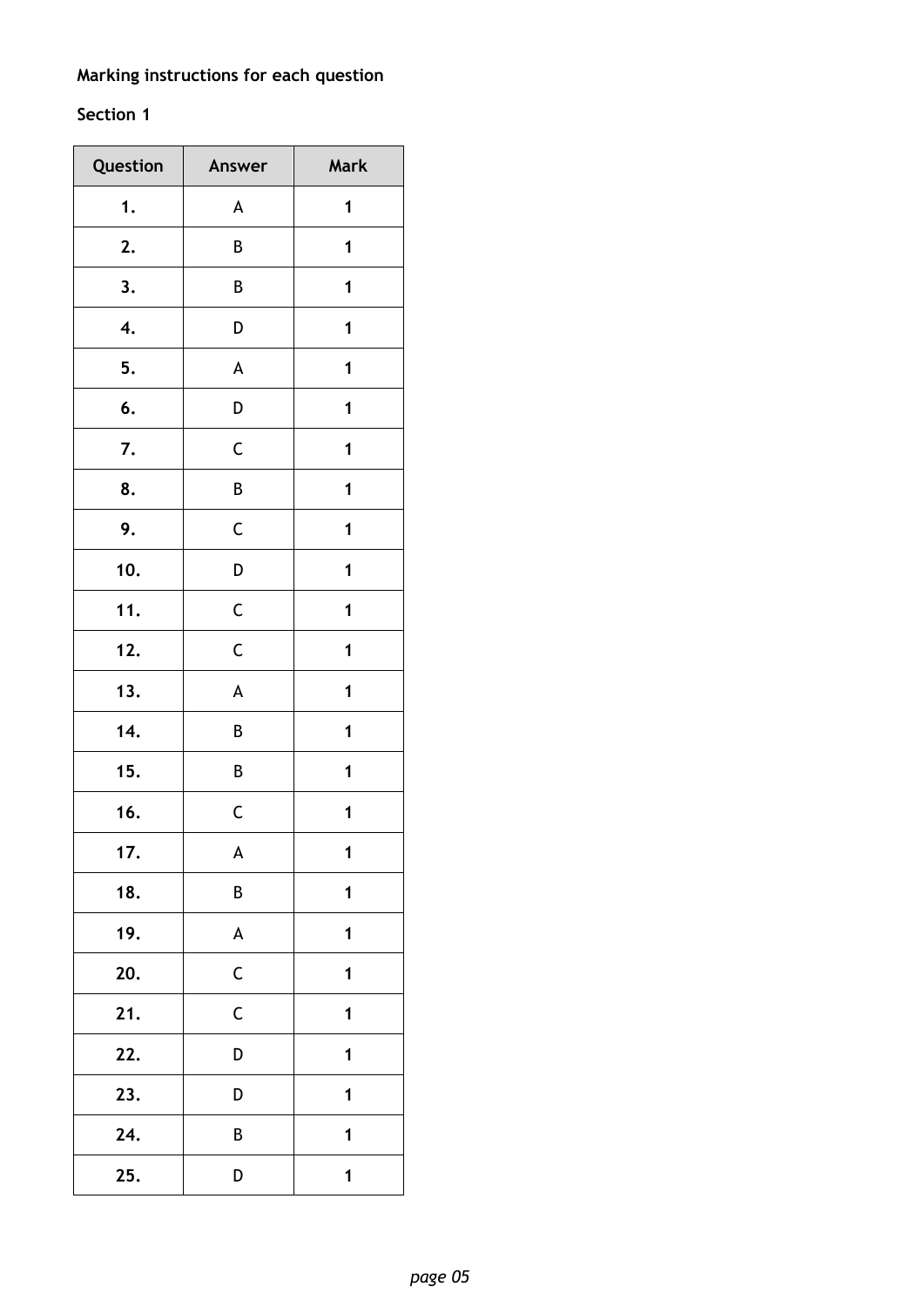#### **Section 2**

| Question |     |     | <b>Expected response</b>                                                                                                                                                                                                                                                                                                                                                                                                                                                                                                                                                                                                                                                                                                         | <b>Max</b><br>mark      | <b>Additional guidance</b>                                                                                                                                                                                                                                                                                                                                                                                                                                                                                                                                                                                  |
|----------|-----|-----|----------------------------------------------------------------------------------------------------------------------------------------------------------------------------------------------------------------------------------------------------------------------------------------------------------------------------------------------------------------------------------------------------------------------------------------------------------------------------------------------------------------------------------------------------------------------------------------------------------------------------------------------------------------------------------------------------------------------------------|-------------------------|-------------------------------------------------------------------------------------------------------------------------------------------------------------------------------------------------------------------------------------------------------------------------------------------------------------------------------------------------------------------------------------------------------------------------------------------------------------------------------------------------------------------------------------------------------------------------------------------------------------|
| 1.       | (a) |     | Carbon dioxide                                                                                                                                                                                                                                                                                                                                                                                                                                                                                                                                                                                                                                                                                                                   | $\mathbf{1}$            | Accept correct formula CO2.<br>Do not accept<br>CO2, $CO2$ .                                                                                                                                                                                                                                                                                                                                                                                                                                                                                                                                                |
|          | (b) | (i) | 0.5 or $\frac{1}{2}$ cm <sup>3</sup> s <sup>-1</sup><br>(3 marks)<br>Partial marking:<br>0.5 with no unit/incorrect unit<br>(2 marks)<br><b>OR</b><br>1 mark awarded for concept of<br>change in volume/change in time.<br>$\frac{77-62}{50-20}$ or $\frac{15}{30}$ or $\frac{62-77}{20-50}$ (1 mark)<br>Correct unit $cm^3 s^{-1}$<br>(1 mark)<br>This mark is independent of the<br>calculated value.                                                                                                                                                                                                                                                                                                                          | $\overline{3}$          | Accept $cm^3/s$ or unit in words.<br>Do not accept $cm^3/s^{-1}$ or sec.<br>The mark for a final answer can only<br>be awarded if the concept of change<br>in volume/change in time is correct<br>ie incorrect values from the table<br>used (subtractions must be shown<br>and volumes chosen must<br>correspond to chosen times).                                                                                                                                                                                                                                                                         |
|          |     | (i) | One mark is awarded for a graph<br>which shows points plotted rather<br>than bars.<br>(1 mark)<br>The axis/axes of the graph has/have<br>suitable scale(s). For the graph<br>paper provided within the question<br>paper, the selection of suitable<br>scales will result in a graph (plotted<br>points) that occupies at least half of<br>the width and half of the height of<br>the graph paper.<br>(1 mark)<br>The axes of the graph have suitable<br>labels and units.<br>(1 mark)<br>All data points plotted accurately<br>(within a half box tolerance) with<br>either a line of best fit drawn or<br>plots joined.<br>This mark can only be accessed if<br>linear scales for both axes have<br>been provided.<br>(1 mark) | $\overline{\mathbf{4}}$ | Where the candidate has drawn a<br>bar graph the mark for the correct<br>type of graph is not awarded, but<br>the remaining three marks can still<br>be accessed.<br>For bar graphs, this mark is awarded<br>for the selection of a suitable scale.<br>Spelling mistakes or the use of<br>abbreviations should not be<br>penalised if the meaning of an axis<br>label may be clearly understood.<br>Where the candidate has drawn a<br>bar graph, the mark for accurate<br>plotting can be awarded if the<br>heights of bars are plotted<br>accurately but in this case no line of<br>best fit is required. |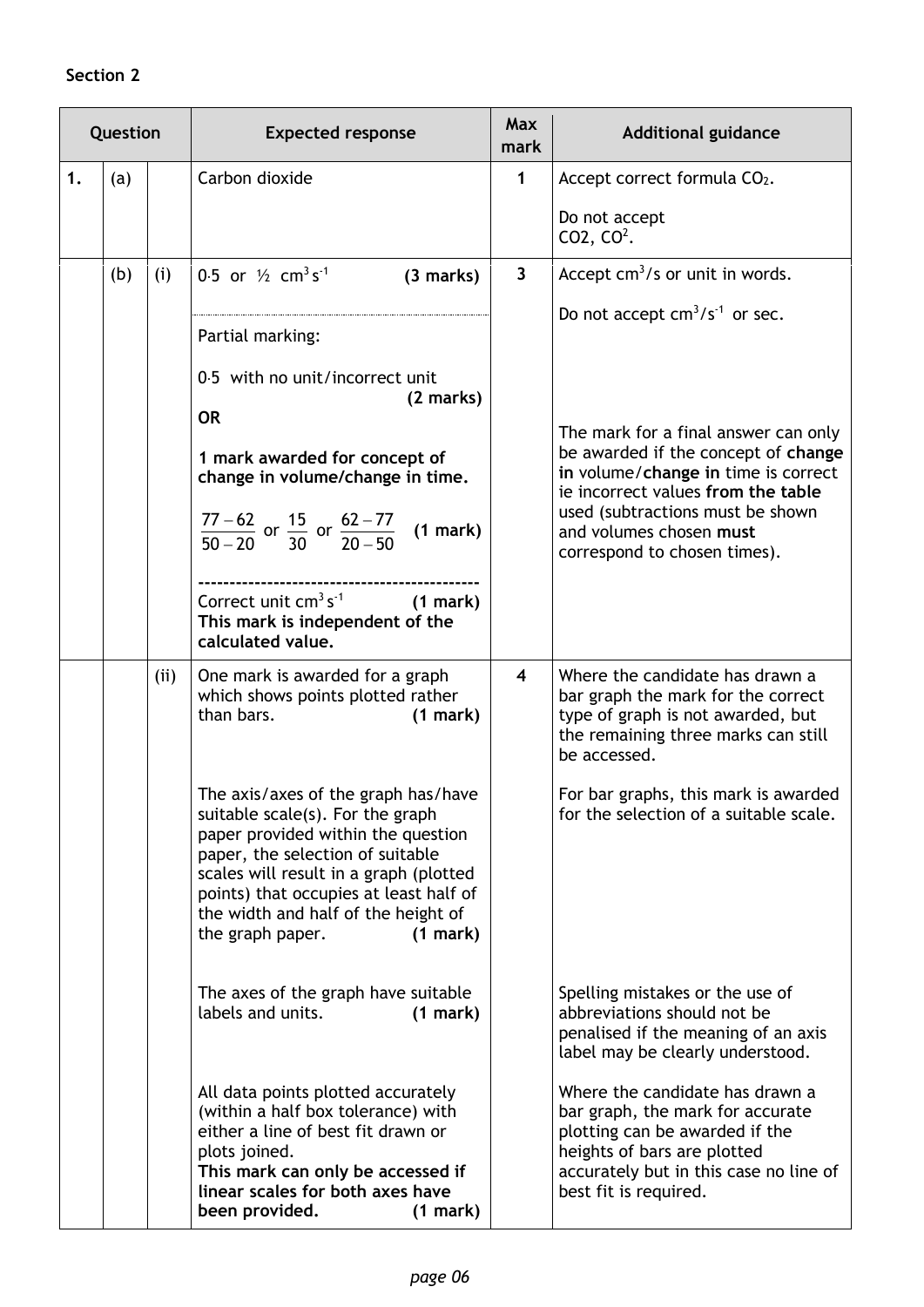| Question |     |       | <b>Expected response</b>                                                              | <b>Max</b><br>mark | <b>Additional guidance</b>                                                                               |
|----------|-----|-------|---------------------------------------------------------------------------------------|--------------------|----------------------------------------------------------------------------------------------------------|
| 1.       | (b) | (iii) | Answer must be correct for the<br>candidate's graph (within a half<br>box tolerance). | $\mathbf 1$        | Unit is not required; however zero<br>marks are awarded for the correct<br>value with incorrect unit.    |
|          |     |       | If no graph drawn, $68 \pm 1$ .                                                       |                    | This marking instruction must only<br>be applied a maximum of once per<br>paper.                         |
|          | (c) |       | Greater number / concentration /<br>moles of hydrogen ions $/ H^+$<br><b>OR</b>       | 1                  | Award zero marks for<br>'more hydrogen'/more hydrogen<br>atoms/more 'H'/more acid/more<br>moles of acid. |
|          |     |       | more $H^*$ ions.                                                                      |                    | Award zero marks for mention of<br>stronger/weaker acid but this does<br>not negate a correct answer.    |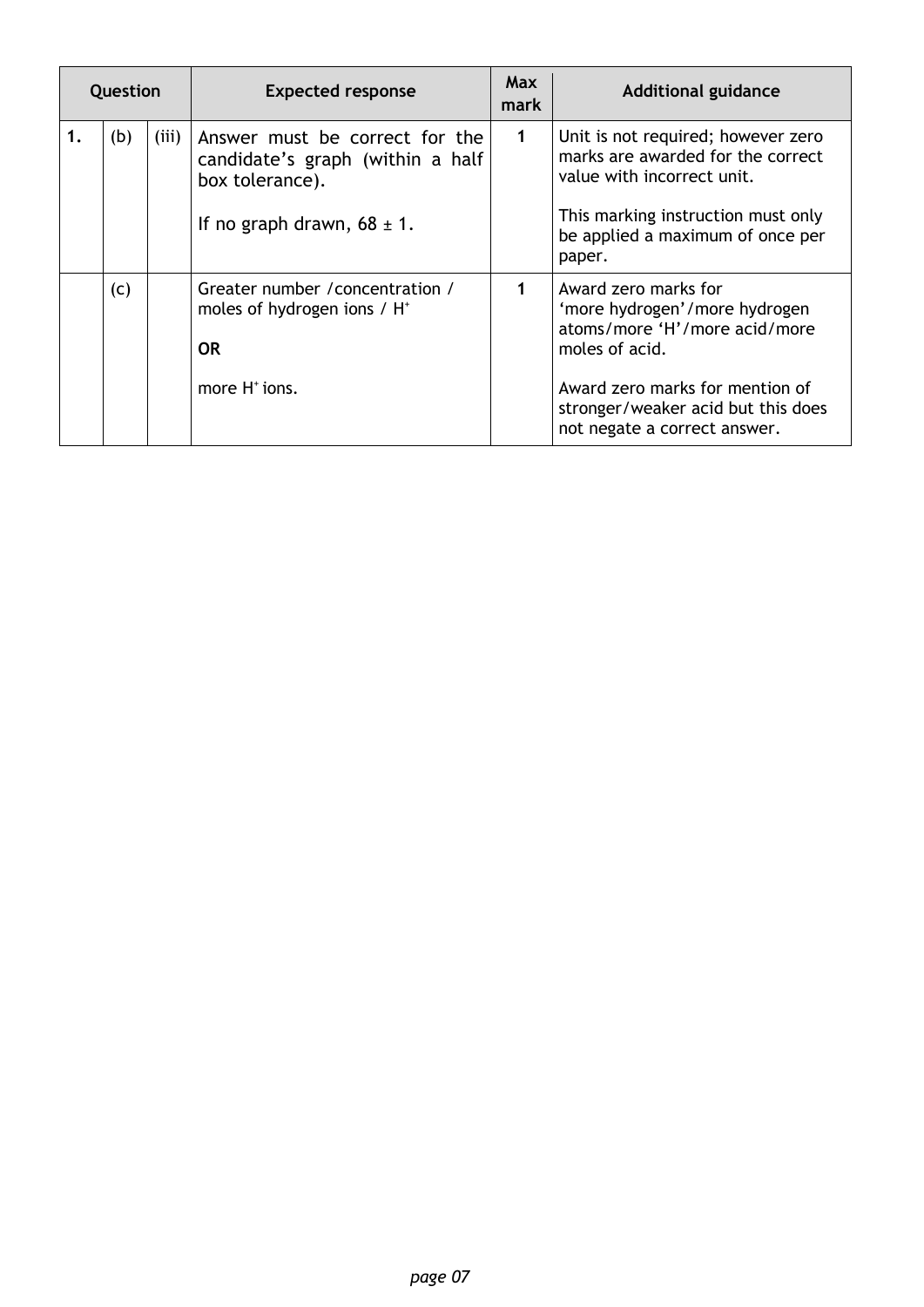| Question |     |      | <b>Expected response</b>                               |   | <b>Additional guidance</b>                                                                                                                                                                                                                                                                                                                                                                                                                             |
|----------|-----|------|--------------------------------------------------------|---|--------------------------------------------------------------------------------------------------------------------------------------------------------------------------------------------------------------------------------------------------------------------------------------------------------------------------------------------------------------------------------------------------------------------------------------------------------|
| 2.       | (a) | (i)  | Addition                                               | 1 | Award one mark for 'additional'.                                                                                                                                                                                                                                                                                                                                                                                                                       |
|          |     | (ii) |                                                        | 1 | Mark can still be awarded if one end<br>bond is missing.<br>Allow dot or $\sim$ to represent end<br>bond.<br>Ignore the omission of one F atom<br>provided the bond is shown or one<br>carbon to fluorine bond missing<br>provided the fluorine is shown.<br>Zero marks awarded if<br>both end bonds are missing<br>$\bullet$<br>less than or more than three<br>$\bullet$<br>monomers shown<br>a bond between two carbons is<br>$\bullet$<br>missing. |
|          | (b) |      | Correctly drawn full structural<br>formula for ethene. | 1 | Do not accept the word ethene on<br>its own but it does not negate a<br>correct answer.                                                                                                                                                                                                                                                                                                                                                                |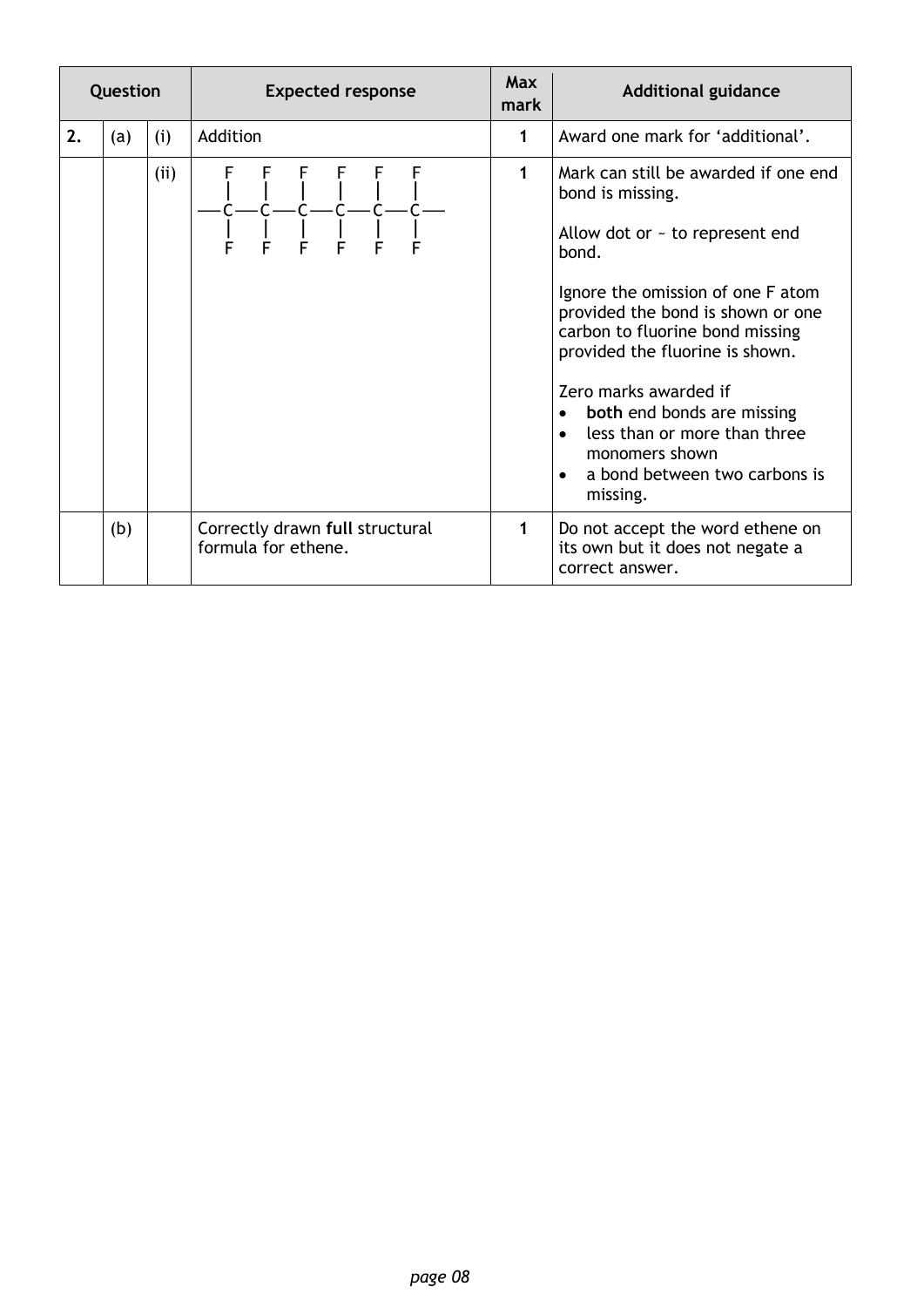|    | Question |  | <b>Expected response</b>                                                                                                                                                                                                                                                                                                                            | <b>Max</b><br>mark | <b>Additional guidance</b>                                                                                                                                                                                                                                                                                                                                                                                                                               |
|----|----------|--|-----------------------------------------------------------------------------------------------------------------------------------------------------------------------------------------------------------------------------------------------------------------------------------------------------------------------------------------------------|--------------------|----------------------------------------------------------------------------------------------------------------------------------------------------------------------------------------------------------------------------------------------------------------------------------------------------------------------------------------------------------------------------------------------------------------------------------------------------------|
| 3. | (a)      |  | As the percentage of carbon<br>increases the heat content also<br>increases.<br><b>OR</b><br>As the percentage of carbon<br>decreases the heat content also<br>decreases.<br><b>OR</b><br>The heat content increases as the<br>percentage of carbon increases.<br><b>OR</b><br>The heat content decreases as the<br>percentage of carbon decreases. | $\mathbf{1}$       | Zero marks awarded for an<br>incorrect cause and effect<br>eg as the heat content increases<br>the percentage of carbon increases.<br>Zero marks awarded if the<br>candidate uses the word coal<br>instead of carbon.                                                                                                                                                                                                                                    |
|    | (b)      |  | $46.67 / 46.7 / 47$ (%) (3 marks)<br>Partial marking:<br>$GFM = 120$<br>(1 mark)<br>56<br>(1 mark)<br>$-\times 100$<br>candidate's GFM<br>This step on its own is worth 2 marks<br>if the candidate's gfm is 120.<br>Calculation of final answer using<br>the relationship<br>% by mass = $\frac{m}{GFM} \times 100$<br>(1 mark)                    | $\mathbf{3}$       | Award zero marks for $46/46.6$ (%)<br>with no working shown.<br>Unit is not required, however a<br>maximum of 2 marks can be<br>awarded for the correct value with<br>incorrect unit.<br>This marking instruction must only<br>be applied a maximum of once per<br>paper.<br>The mark for the final answer can<br>only be awarded if the correct<br>relationship between total mass of<br>element present divided by gfm x<br>100 is shown with working. |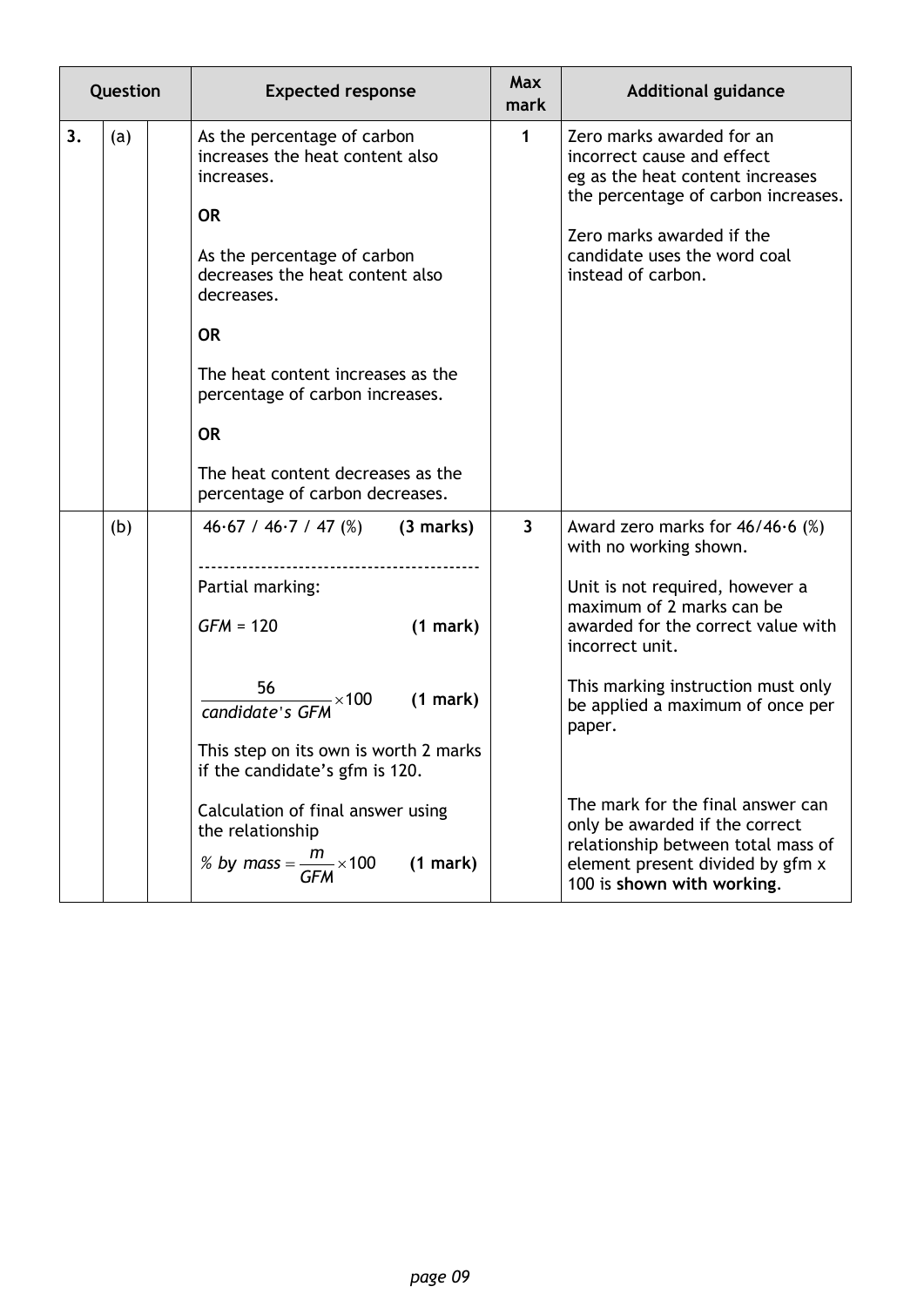| Question |     | <b>Expected response</b>            | <b>Max</b><br>mark | <b>Additional guidance</b>                                                                                                                                                                |
|----------|-----|-------------------------------------|--------------------|-------------------------------------------------------------------------------------------------------------------------------------------------------------------------------------------|
| 4.       | (a) | Hydrogen and carbon.                | 1                  | Accept $H/H2/C$                                                                                                                                                                           |
|          | (b) | Methylpropane<br><b>OR</b>          | 1                  | Omission of a hyphen should not be<br>penalised.                                                                                                                                          |
|          |     | 2-methylpropane                     |                    |                                                                                                                                                                                           |
|          | (c) | Stronger and intermolecular forces. | 1                  | Both phrases correctly circled.                                                                                                                                                           |
|          | (d) | 150 to 154°C inclusive.             | 1                  | Unit is not required; however zero<br>marks are awarded for the correct<br>value with incorrect unit.<br>This marking instruction must only<br>be applied a maximum of once per<br>paper. |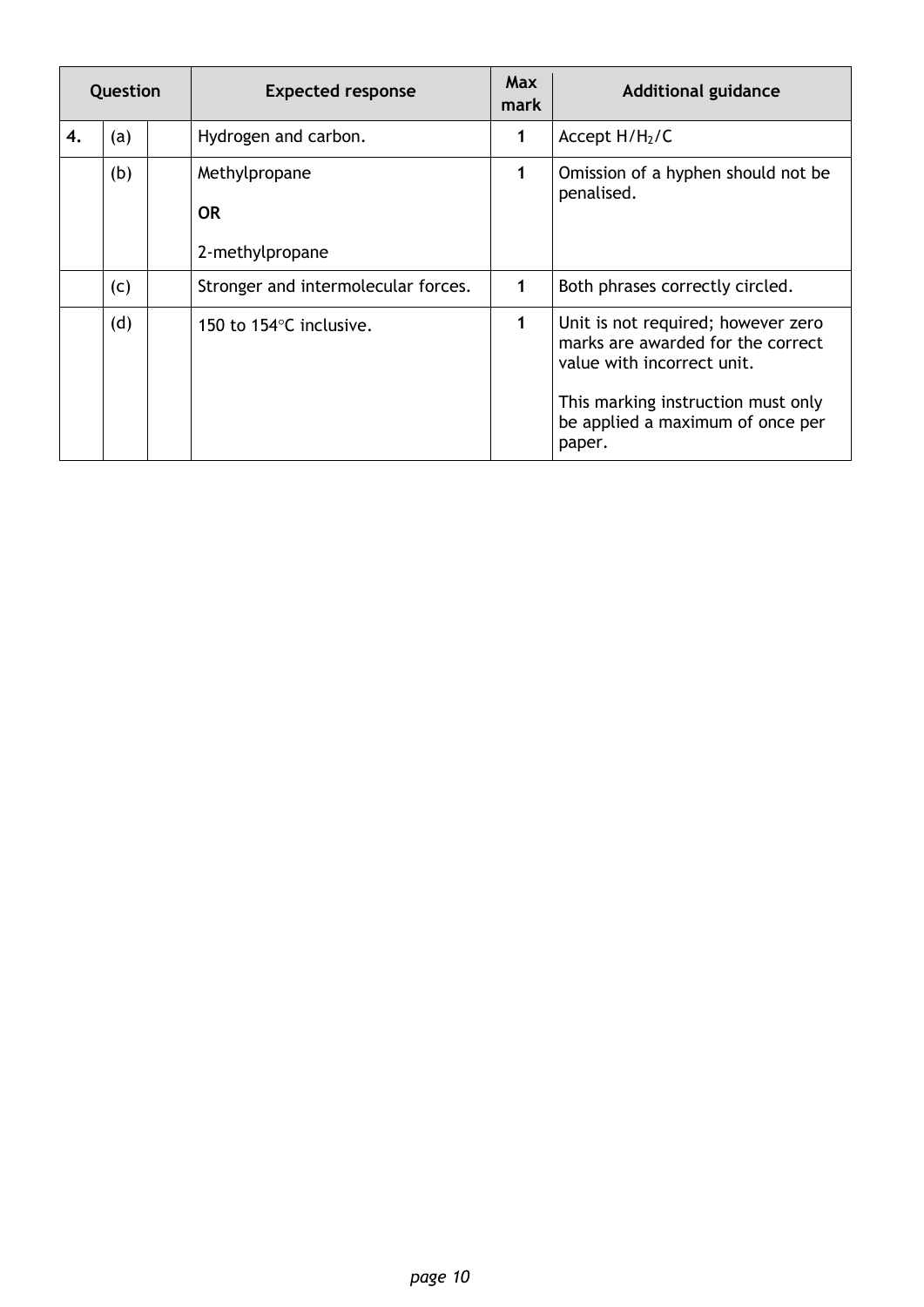| Question |     | <b>Expected response</b>                                | Max<br>mark | <b>Additional guidance</b>                                                                                                                                                                   |
|----------|-----|---------------------------------------------------------|-------------|----------------------------------------------------------------------------------------------------------------------------------------------------------------------------------------------|
| 5.       | (a) | Sodium azide, potassium nitrate and<br>silicon dioxide. | $\mathbf 1$ | Correct formulae accepted.                                                                                                                                                                   |
|          | (b) | Potassium oxide.                                        | 1           | Correct formula accepted.                                                                                                                                                                    |
|          | (c) | SiO <sub>2</sub>                                        | 1           | Do not accept $Si2O4$ .                                                                                                                                                                      |
|          | (d) | 44 (litres)                                             | 1           | Unit is not required; however zero<br>marks can be awarded for the<br>correct value with incorrect unit.<br>This marking instruction must only<br>be applied a maximum of once per<br>paper. |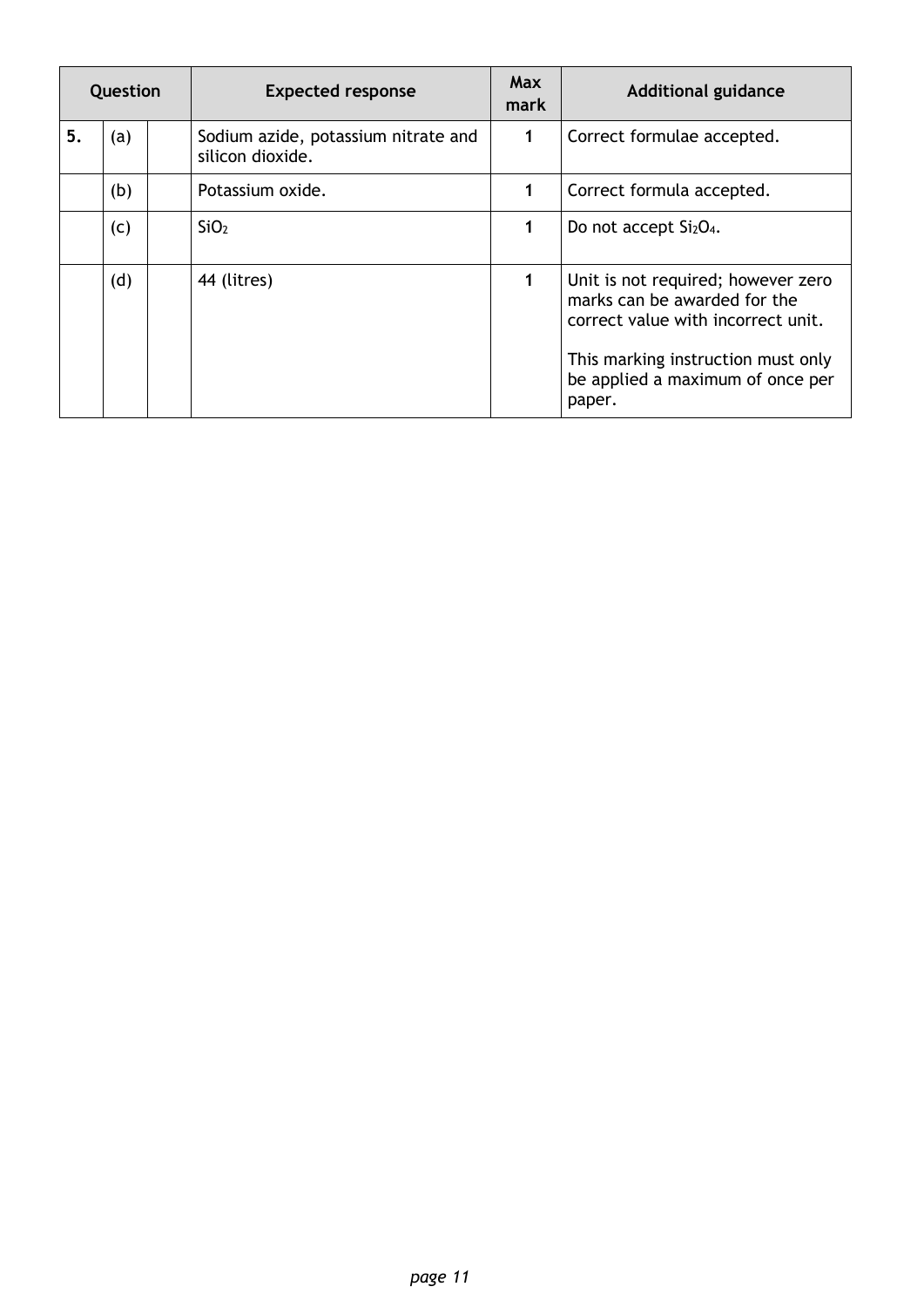| Question |     |      | <b>Expected response</b>                                                 |  | Max<br>mark      | <b>Additional guidance</b>                                                                                           |
|----------|-----|------|--------------------------------------------------------------------------|--|------------------|----------------------------------------------------------------------------------------------------------------------|
| 6.       | (a) | (i)  | Two                                                                      |  | 1                |                                                                                                                      |
|          |     | (ii) | $10-8$<br>(2 marks)                                                      |  | $2 \overline{ }$ | Award zero marks for 11 on its own.                                                                                  |
|          |     |      | 11 with working<br>(2 marks)                                             |  |                  | Accept amu/g                                                                                                         |
|          |     |      | Partial marking:<br>$(10 \times 20) + (11 \times 80)$<br>(1 mark)<br>100 |  |                  | Unit is not required; however a<br>maximum of 1 mark can be awarded<br>for the correct value with incorrect<br>unit. |
|          |     |      | <b>OR</b><br>$10 \times 20\% + 11 \times 80\%$<br>100<br>(1 mark)        |  |                  | This marking instruction must only<br>be applied a maximum of once per<br>paper.                                     |
|          | (b) |      | $^{14}_{6}C$                                                             |  | 1                |                                                                                                                      |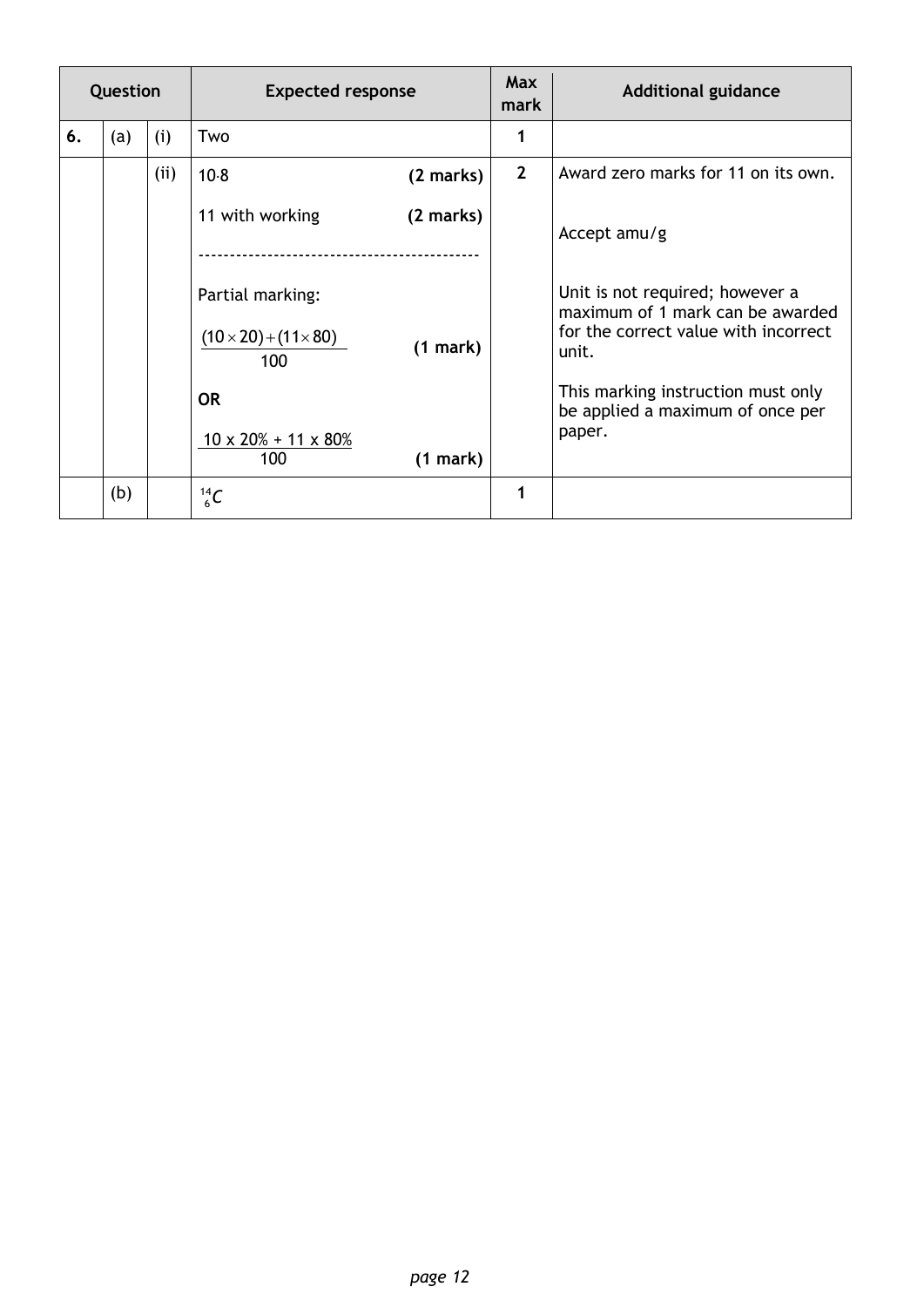| Question |     |       | <b>Expected response</b>                                                                                                                                                                        | <b>Max</b><br>mark | <b>Additional guidance</b>                                                                                                                                                                       |
|----------|-----|-------|-------------------------------------------------------------------------------------------------------------------------------------------------------------------------------------------------|--------------------|--------------------------------------------------------------------------------------------------------------------------------------------------------------------------------------------------|
| 7.       | (a) |       | (Ionic) Lattice                                                                                                                                                                                 | 1                  | Any mention of covalent/network/<br>metallic negates<br>Award zero marks for crystal on its<br>own but it does not negate the<br>correct answer.                                                 |
|          | (b) | (i)   | lons are free to move.                                                                                                                                                                          | 1                  | Award zero marks for electrons/<br>molecules/charged particles in place<br>of ions.                                                                                                              |
|          |     | (ii)  | Oxidation                                                                                                                                                                                       | 1                  |                                                                                                                                                                                                  |
|          |     | (iii) | Allows the product(s) to be<br>identified.<br><b>OR</b><br>To make sure that only one product<br>is produced at each electrode.<br><b>OR</b><br>To separate the strontium from the<br>chlorine. | 1                  | Award zero marks for<br>allows ions to separate<br>$\bullet$<br>so each electrode stays the same<br>$\bullet$<br>charge<br>so the electricity/current goes in<br>$\bullet$<br>the one direction. |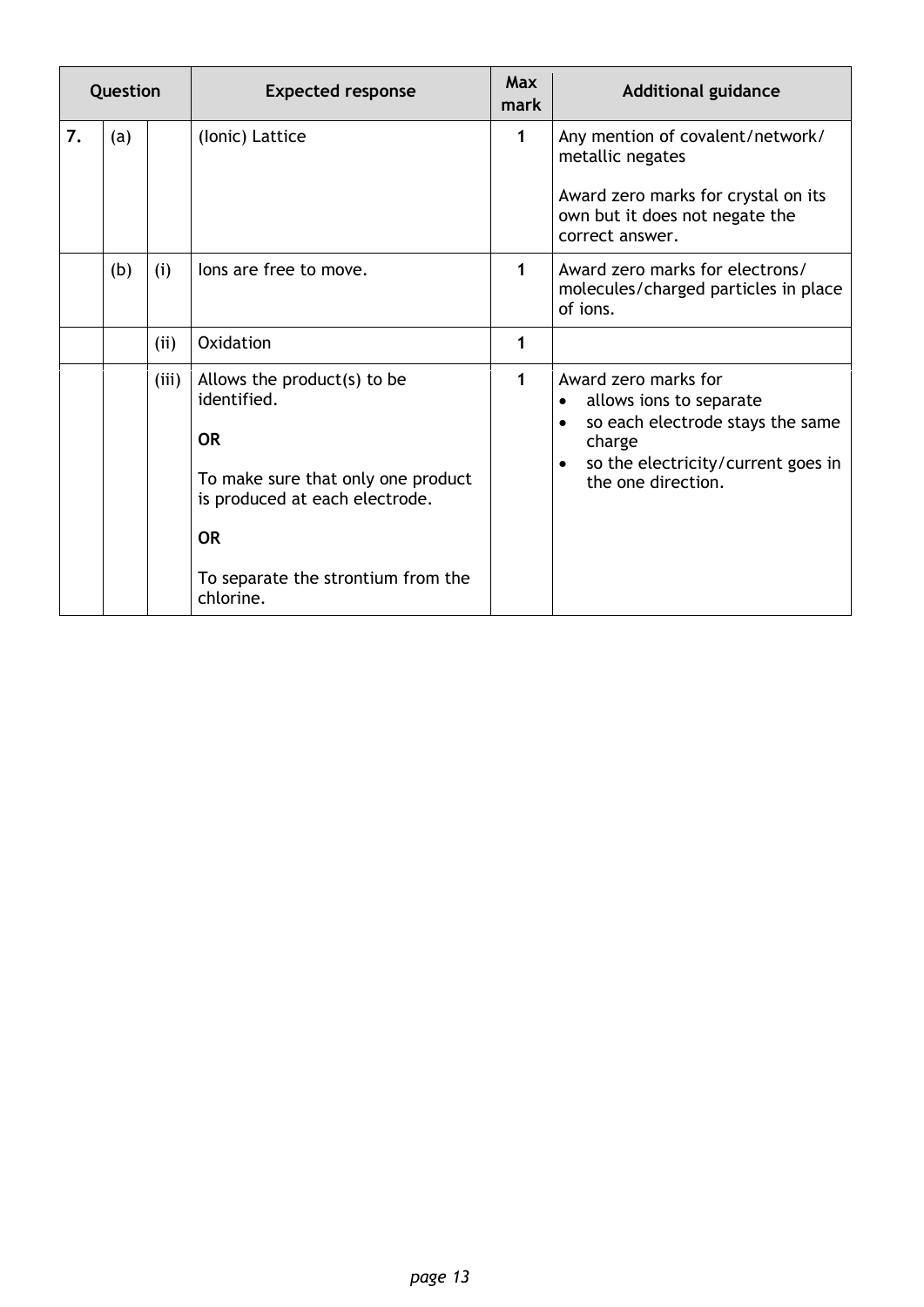| Question |  | <b>Expected response</b>                                                                                                                                                                                                                                                                                                                                                                                                                                                                                                                                                                                                                                                                                                                                                                                                                                                                                                                                                                                                                                                                                                                                                 | <b>Max</b><br>mark      | <b>Additional guidance</b> |
|----------|--|--------------------------------------------------------------------------------------------------------------------------------------------------------------------------------------------------------------------------------------------------------------------------------------------------------------------------------------------------------------------------------------------------------------------------------------------------------------------------------------------------------------------------------------------------------------------------------------------------------------------------------------------------------------------------------------------------------------------------------------------------------------------------------------------------------------------------------------------------------------------------------------------------------------------------------------------------------------------------------------------------------------------------------------------------------------------------------------------------------------------------------------------------------------------------|-------------------------|----------------------------|
| 8.       |  | This is an open ended question.<br>1 mark: The student has<br>demonstrated a limited<br>understanding of the chemistry<br>involved. The candidate has made<br>some statement(s) which is/are<br>relevant to the situation, showing<br>that at least a little of the chemistry<br>within the problem is understood.<br>2 marks: The student has<br>demonstrated a reasonable<br>understanding of the chemistry<br>involved. The student makes some<br>statement(s) which is/are relevant<br>to the situation, showing that the<br>problem is understood.<br>3 marks: The maximum available<br>mark would be awarded to a student<br>who has demonstrated a good<br>understanding of the chemistry<br>involved. The student shows a good<br>comprehension of the chemistry of<br>the situation and has provided a<br>logically correct answer to the<br>question posed. This type of<br>response might include a statement<br>of the principles involved, a<br>relationship or an equation, and the<br>application of these to respond to<br>the problem. This does not mean the<br>answer has to be what might be<br>termed an "excellent" answer or a<br>"complete" one. | $\overline{\mathbf{3}}$ |                            |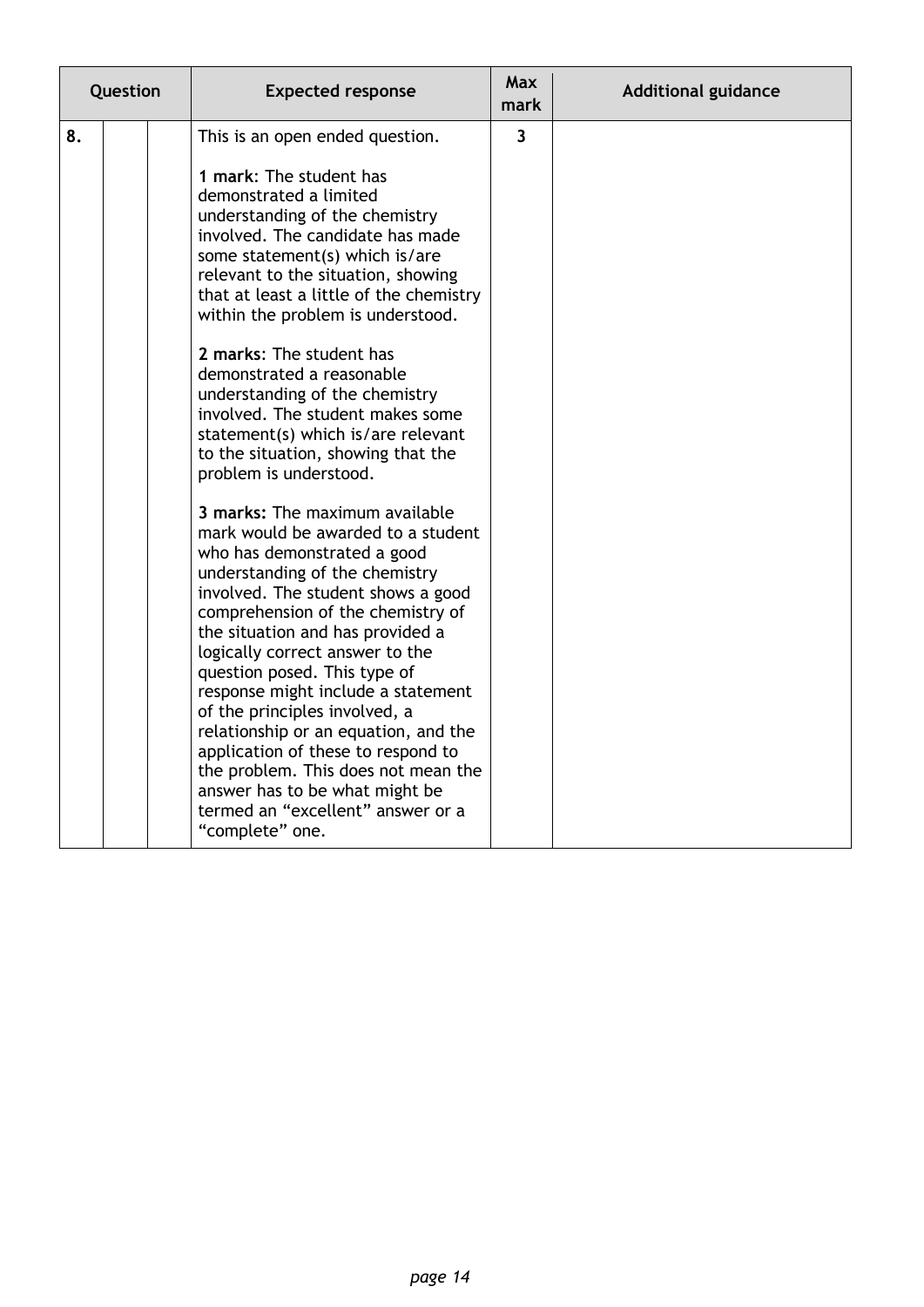|    | Question |      | <b>Expected response</b>                                                                                                                                                                                                                                                                                                                                                                                                                                                                                                                                                    | <b>Max</b><br>mark | <b>Additional guidance</b>                                                                                                                                                                                                                                                                                                                                                                                                                                                                                              |
|----|----------|------|-----------------------------------------------------------------------------------------------------------------------------------------------------------------------------------------------------------------------------------------------------------------------------------------------------------------------------------------------------------------------------------------------------------------------------------------------------------------------------------------------------------------------------------------------------------------------------|--------------------|-------------------------------------------------------------------------------------------------------------------------------------------------------------------------------------------------------------------------------------------------------------------------------------------------------------------------------------------------------------------------------------------------------------------------------------------------------------------------------------------------------------------------|
| 9. | (a)      | (i)  | (A molecule that contains) carbon to<br>carbon double bond.<br><b>OR</b><br>$C = C$                                                                                                                                                                                                                                                                                                                                                                                                                                                                                         | $\mathbf{1}$       | Award zero marks for a double bond<br>without mention of carbon.<br>Award zero marks for alkene but<br>does not negate a correct answer.<br>Accept carbon to carbon triple bond.<br>If the candidate draws the structure<br>of an unsaturated molecule they<br>must highlight the carbon to carbon<br>double/triple bond.                                                                                                                                                                                               |
|    |          | (ii) | Bromine (solution)(water)/Br2<br>decolourised/discolourised/goes<br>colourless.                                                                                                                                                                                                                                                                                                                                                                                                                                                                                             | 1                  | Award zero marks for bromide or Br<br>or Br.<br>Award zero marks for 'goes clear'<br>however if given in addition to a<br>correct answer it does not negate.<br>If starting colour is given it must be<br>correct eg orange/yellow/red-brown<br>or brown.<br>Award zero marks if the candidate<br>implies it is the olive oil that is being<br>decolourised.<br>Ignore any mention of time frame.                                                                                                                       |
|    | (b)      |      | $472.8 / 473$ (kJ)<br>(3 marks)<br>Partial marking:<br>Using $cm\Delta T$ with $c = 1.97$<br>(1 mark)<br>To be awarded this concept mark,<br>candidates do not specifically need<br>to write $cm\Delta T$ . The concept mark is<br>awarded for using this relationship<br>with three values, one of which must<br>be 1.97.<br>For values<br>1.5 (kg) and 160 ( $^{\circ}$ C)<br>(1 mark)<br>A further mark can be awarded for<br>arithmetical follow through to the<br>candidate's answer only if the mark<br>for the $cm\Delta T$ concept has been<br>awarded.<br>(1 mark) | 3                  | 3 marks can be awarded for 472800<br>or 473000 J. However the unit<br>(Joules / J) must be given.<br>Unit is not required if answer given<br>in kilojoules, however a maximum of<br>2 marks can be awarded for the<br>correct value with incorrect unit.<br>This marking instruction must only<br>be applied a maximum of once per<br>paper.<br>If the candidate uses the values of<br>1.97 and $4.18$ the concept mark<br>cannot be awarded. A maximum of<br>1 mark can be awarded for the<br>values of $1.5$ and 160. |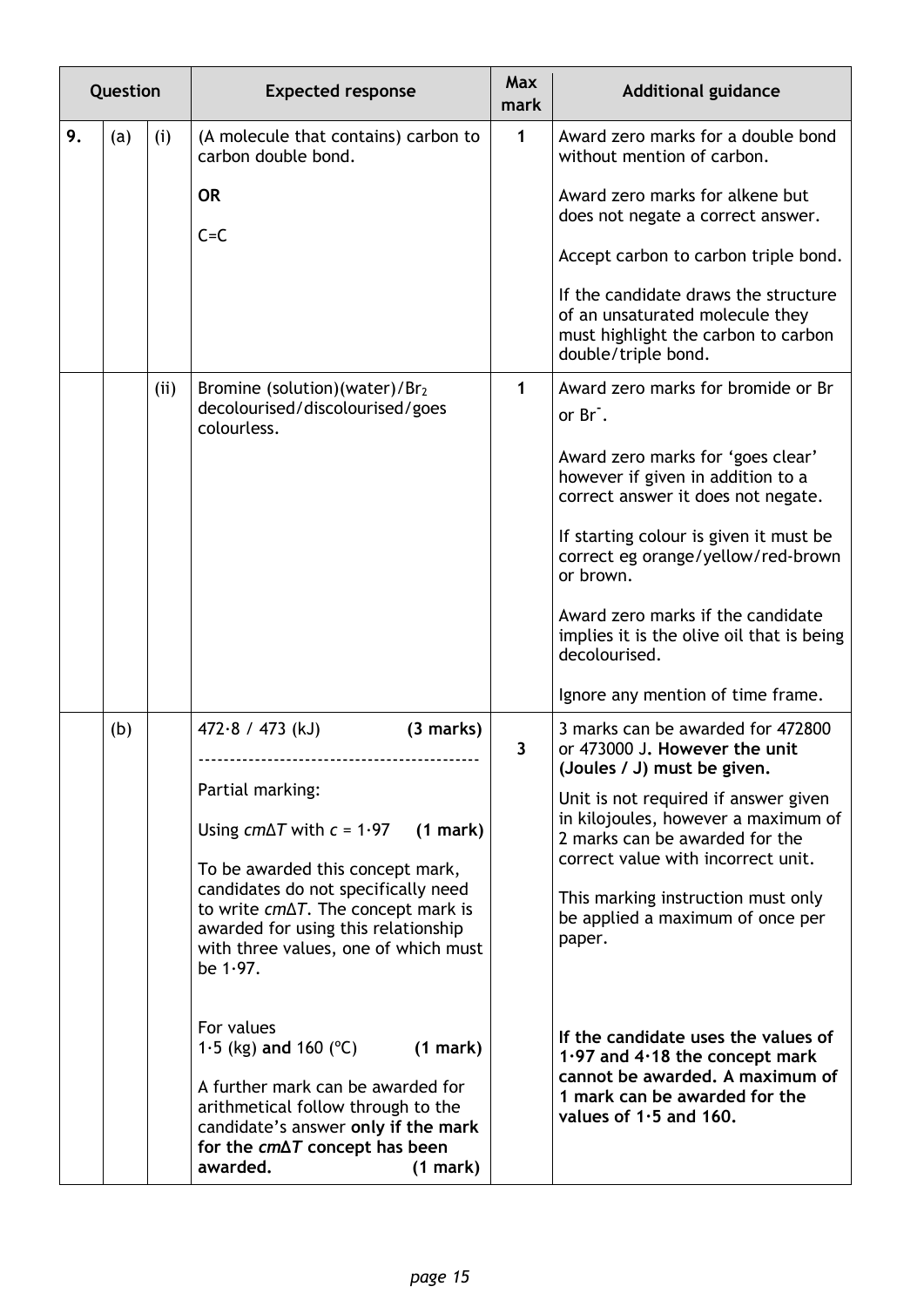| Question |     |      | <b>Expected response</b>                                                                                                                                                                                                                                   | <b>Max</b><br><b>Additional guidance</b><br>mark |                                                                                                                                                                                                                                                                                                                                                                                                                                                 |
|----------|-----|------|------------------------------------------------------------------------------------------------------------------------------------------------------------------------------------------------------------------------------------------------------------|--------------------------------------------------|-------------------------------------------------------------------------------------------------------------------------------------------------------------------------------------------------------------------------------------------------------------------------------------------------------------------------------------------------------------------------------------------------------------------------------------------------|
| 10.      | (a) | (i)  | N <sub>2</sub><br>$3H_2 \rightleftharpoons$<br>2NH <sub>3</sub><br>$\ddot{}$                                                                                                                                                                               | 1                                                | Accept correct multiples.                                                                                                                                                                                                                                                                                                                                                                                                                       |
|          |     | (ii) | The reaction (it) is reversible<br><b>OR</b><br>the reaction (it) occurs in both<br>directions<br><b>OR</b><br>the reaction (it) reaches (or is at)<br>equilibrium.                                                                                        | 1                                                |                                                                                                                                                                                                                                                                                                                                                                                                                                                 |
|          | (b) |      | Diagram showing nitrogen with three<br>hydrogen atoms:<br>each of the three overlap areas must<br>have two electrons in or on overlap<br>area.<br>Either the nitrogen or all three<br>hydrogen symbols must be shown.<br>Н<br>Н<br>XO<br>N<br>H.<br>H<br>H | 1                                                | The diagram does not need to show<br>trigonal pyramidal shape.<br>Accept cross or dot or e or e- to<br>represent electrons or a mixture of<br>these.<br>Accept petal diagram.<br>The non-bonding electrons in<br>nitrogen must be shown but do not<br>need to be together/shown as a<br>pair.<br>Bonding electrons MUST be on the<br>line or in the overlapping area.<br>If inner electrons on nitrogen are<br>shown they must be correct ie 2. |
|          | (c) |      | Ostwald                                                                                                                                                                                                                                                    | 1                                                | Award zero marks for catalytic<br>oxidation but does not negate a<br>correct answer.                                                                                                                                                                                                                                                                                                                                                            |
|          | (d) |      | Ammonium nitrate                                                                                                                                                                                                                                           | 1                                                | Accept the correct formula.                                                                                                                                                                                                                                                                                                                                                                                                                     |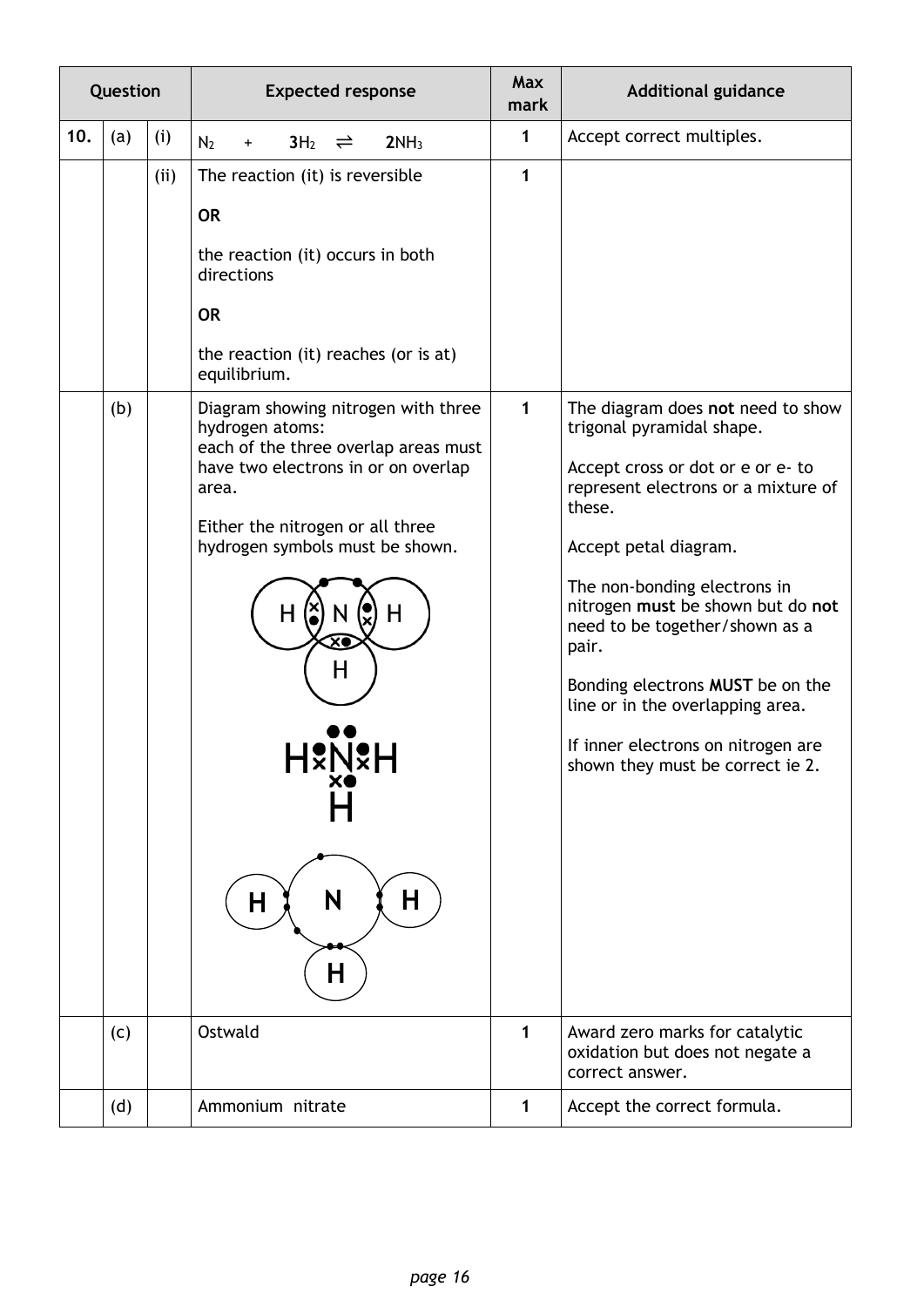| Question |     | <b>Expected response</b>                                                                                                                                                 | Max<br>mark  | <b>Additional guidance</b>                                                                                                                                                                     |  |
|----------|-----|--------------------------------------------------------------------------------------------------------------------------------------------------------------------------|--------------|------------------------------------------------------------------------------------------------------------------------------------------------------------------------------------------------|--|
| 11.      | (a) | From Mg to Cu through meter/wire.                                                                                                                                        | $\mathbf{1}$ | Award zero marks for<br>arrow goes into solution<br>arrow is drawn on wire<br>$\bullet$<br>and ion bridge<br>arrow is drawn closer to<br>$\bullet$<br>the ion bridge than the<br>wire/ammeter. |  |
|          | (b) | Completes the circuit/cell<br><b>OR</b><br>allows jons to flow/move/transfer<br>(between the two beakers)<br><b>OR</b><br>provide ions to complete the circuit<br>/cell. | 1            | Award zero marks for allows<br>electrons to flow and this negates a<br>correct answer.<br>Award zero marks for allows the<br>current to flow but this does not<br>negate a correct answer.     |  |
|          | (c) | $Cu^{2+}(aq) + 2e^ \longrightarrow$ $Cu(s)$                                                                                                                              | 1            | State symbols are not required,<br>however if given they must be<br>correct.                                                                                                                   |  |
|          | (d) | Insoluble<br><b>OR</b><br>Solubility less than 1 g $l^{-1}$                                                                                                              | 1            | Award zero marks for "phosphate is<br>insoluble".                                                                                                                                              |  |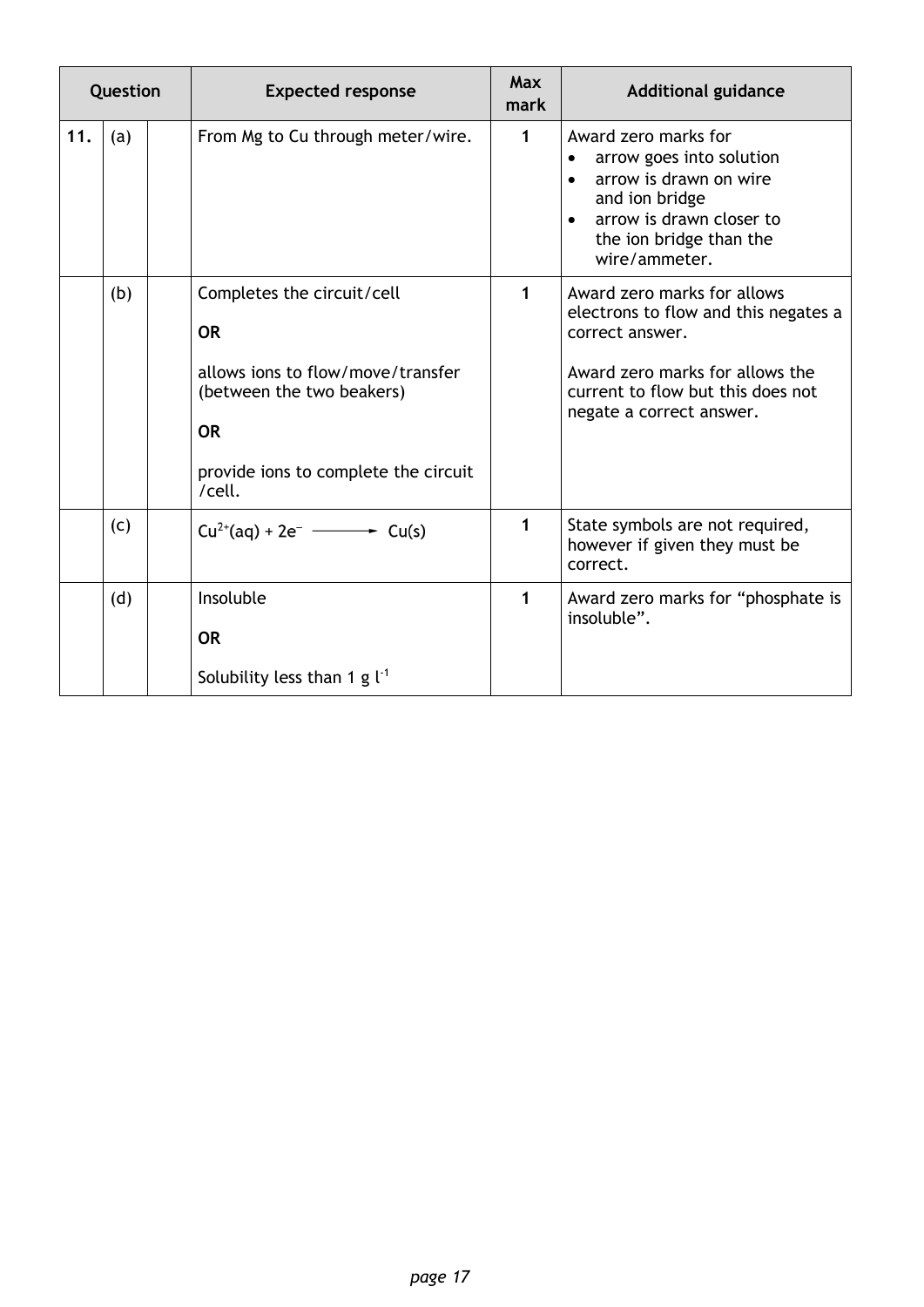| Question |     | <b>Expected response</b>                                                                                                                                                                                                                                                                        | <b>Max</b><br>mark | <b>Additional guidance</b>                                                                                                                                                                               |
|----------|-----|-------------------------------------------------------------------------------------------------------------------------------------------------------------------------------------------------------------------------------------------------------------------------------------------------|--------------------|----------------------------------------------------------------------------------------------------------------------------------------------------------------------------------------------------------|
| 12.      | (a) | (Alpha particles) they<br>cannot penetrate the paper<br>$\bullet$<br>cannot pass through paper<br>$\bullet$<br>are stopped by the paper<br>$\bullet$<br>are absorbed by the paper<br>$\bullet$<br>can only pass through air.<br>$\bullet$                                                       | $\mathbf{1}$       | Award zero marks for<br>they do not travel far<br>they cannot reach the detector<br>air absorbs alpha particles.<br>$\bullet$<br>However they do not negate a<br>correct answer.                         |
|          | (b) | $14.8$ (years)<br>(2 marks)<br>Partial marking:<br>1 mark can be awarded for either:<br>4 half-lives<br>$\bullet$<br><b>OR</b><br>number of years correctly<br>$\bullet$<br>calculated for an incorrect<br>number of half-lives (provided<br>the working supports the number<br>of half-lives). | $\overline{2}$     | Unit is not required; however a<br>maximum of 1 mark can be<br>awarded for the correct value with<br>incorrect unit.<br>This marking instruction must only<br>be applied a maximum of once per<br>paper. |
|          | (c) | <b>Increases</b><br>Stays the same                                                                                                                                                                                                                                                              | $\mathbf{1}$       | Both required for 1 mark.                                                                                                                                                                                |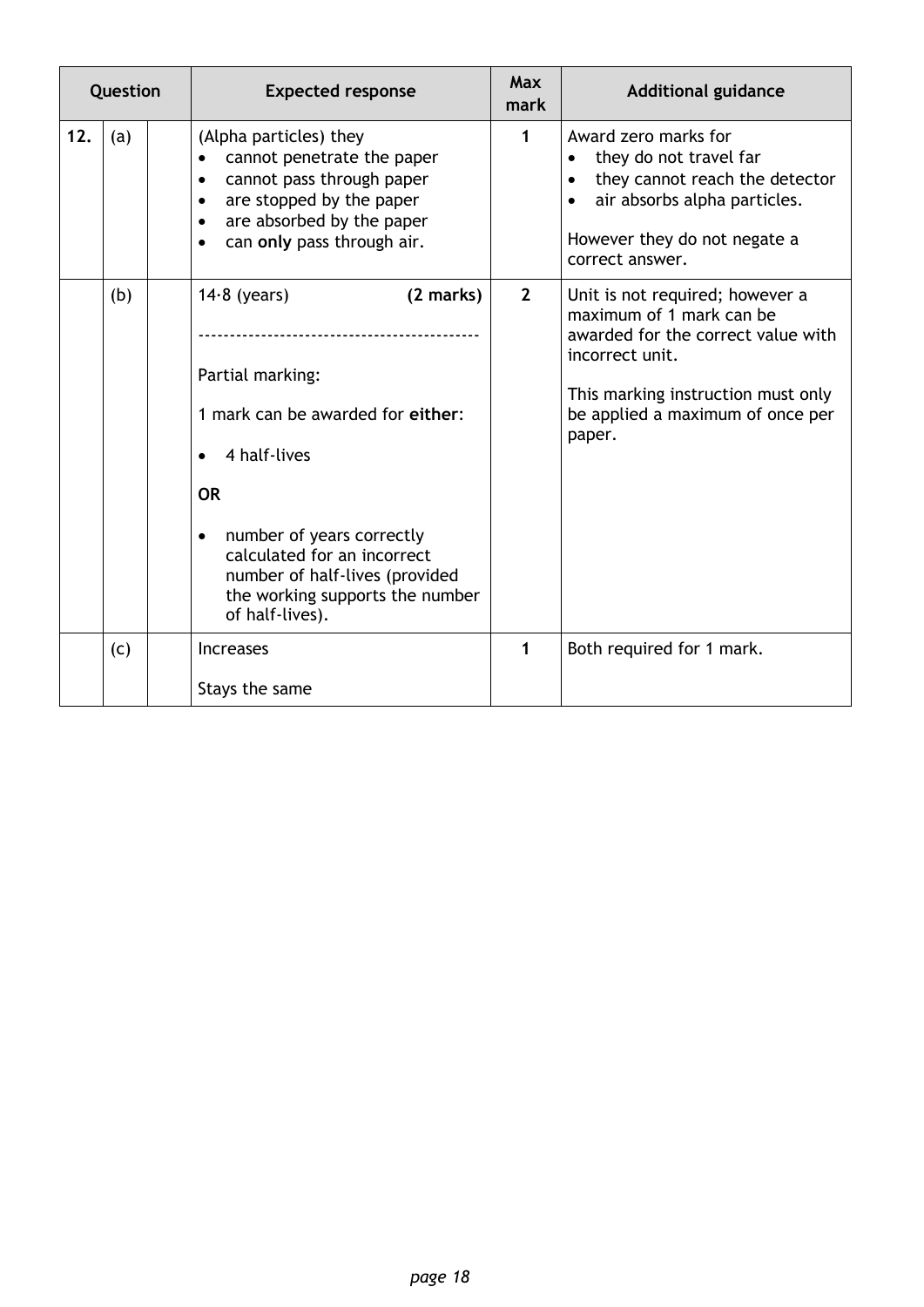| Question |     |      | <b>Expected response</b>                                                                                                                                                                                                                                                                                                                                                                                          | <b>Max</b><br>mark | <b>Additional guidance</b>                                                                                     |
|----------|-----|------|-------------------------------------------------------------------------------------------------------------------------------------------------------------------------------------------------------------------------------------------------------------------------------------------------------------------------------------------------------------------------------------------------------------------|--------------------|----------------------------------------------------------------------------------------------------------------|
| 13.      | (a) | (i)  | Carboxyl                                                                                                                                                                                                                                                                                                                                                                                                          | $\mathbf{1}$       | Award zero marks for carboxylic<br>(acid).                                                                     |
|          |     | (ii) | 134(g)                                                                                                                                                                                                                                                                                                                                                                                                            | $\mathbf{1}$       | Unit is not required; however 0<br>marks can be awarded for the<br>correct value with incorrect unit.          |
|          |     |      |                                                                                                                                                                                                                                                                                                                                                                                                                   |                    | This marking instruction must only<br>be applied a maximum of once per<br>paper.                               |
|          | (b) |      | Any correct statement linking acidity<br>to the position of the halogen.                                                                                                                                                                                                                                                                                                                                          | $\mathbf{1}$       | Award zero marks for an explanation<br>in terms of pH only rather than<br>acidity however this does not negate |
|          |     |      | eg                                                                                                                                                                                                                                                                                                                                                                                                                |                    | a correct answer.                                                                                              |
|          |     |      | The acidity (of the carboxylic acids)<br>decreases going down the group.                                                                                                                                                                                                                                                                                                                                          |                    | Award zero marks for<br>stronger/weaker acid but does not<br>negate a correct answer.                          |
|          |     |      | <b>OR</b>                                                                                                                                                                                                                                                                                                                                                                                                         |                    | The term increase/decrease on its                                                                              |
|          |     |      | As you go (up) from iodine to<br>fluorine the acidity increases.                                                                                                                                                                                                                                                                                                                                                  |                    | own does not clearly indicate the<br>position of halogen in the group.                                         |
|          |     |      | <b>OR</b>                                                                                                                                                                                                                                                                                                                                                                                                         |                    |                                                                                                                |
|          |     |      | The one at the top (of the group) has<br>the highest acidity.                                                                                                                                                                                                                                                                                                                                                     |                    |                                                                                                                |
|          |     |      | <b>OR</b>                                                                                                                                                                                                                                                                                                                                                                                                         |                    |                                                                                                                |
|          |     |      | The one that has the lowest acidity<br>is at the bottom (of the group).                                                                                                                                                                                                                                                                                                                                           |                    |                                                                                                                |
|          | (c) |      | A correct shortened or full structural<br>formula for<br>4-methylpentanoic acid                                                                                                                                                                                                                                                                                                                                   | $\mathbf{1}$       |                                                                                                                |
|          |     |      | eg                                                                                                                                                                                                                                                                                                                                                                                                                |                    |                                                                                                                |
|          |     |      | $CH3CH(CH3)CH2CH2COOH$                                                                                                                                                                                                                                                                                                                                                                                            |                    |                                                                                                                |
|          |     |      | $HOOCCH_2CH_2CH(CH_3)CH_3$                                                                                                                                                                                                                                                                                                                                                                                        |                    |                                                                                                                |
|          |     |      | OH H<br>H<br>H<br>$\frac{1}{2}$ $\frac{1}{2}$ $\frac{1}{2}$ $\frac{1}{2}$ $\frac{1}{2}$ $\frac{1}{2}$ $\frac{1}{2}$ $\frac{1}{2}$ $\frac{1}{2}$ $\frac{1}{2}$ $\frac{1}{2}$ $\frac{1}{2}$ $\frac{1}{2}$ $\frac{1}{2}$ $\frac{1}{2}$ $\frac{1}{2}$ $\frac{1}{2}$ $\frac{1}{2}$ $\frac{1}{2}$ $\frac{1}{2}$ $\frac{1}{2}$ $\frac{1}{2}$<br>$0 = C -$<br>$\begin{bmatrix} 1 & 1 \end{bmatrix}$<br>H<br>H<br>$H$ —C—H |                    | Accept CH <sub>3</sub> for branch in a full<br>structural formula.                                             |
|          |     |      | н                                                                                                                                                                                                                                                                                                                                                                                                                 |                    |                                                                                                                |
|          |     |      | <b>OR</b>                                                                                                                                                                                                                                                                                                                                                                                                         |                    |                                                                                                                |
|          |     |      | mirror images.                                                                                                                                                                                                                                                                                                                                                                                                    |                    |                                                                                                                |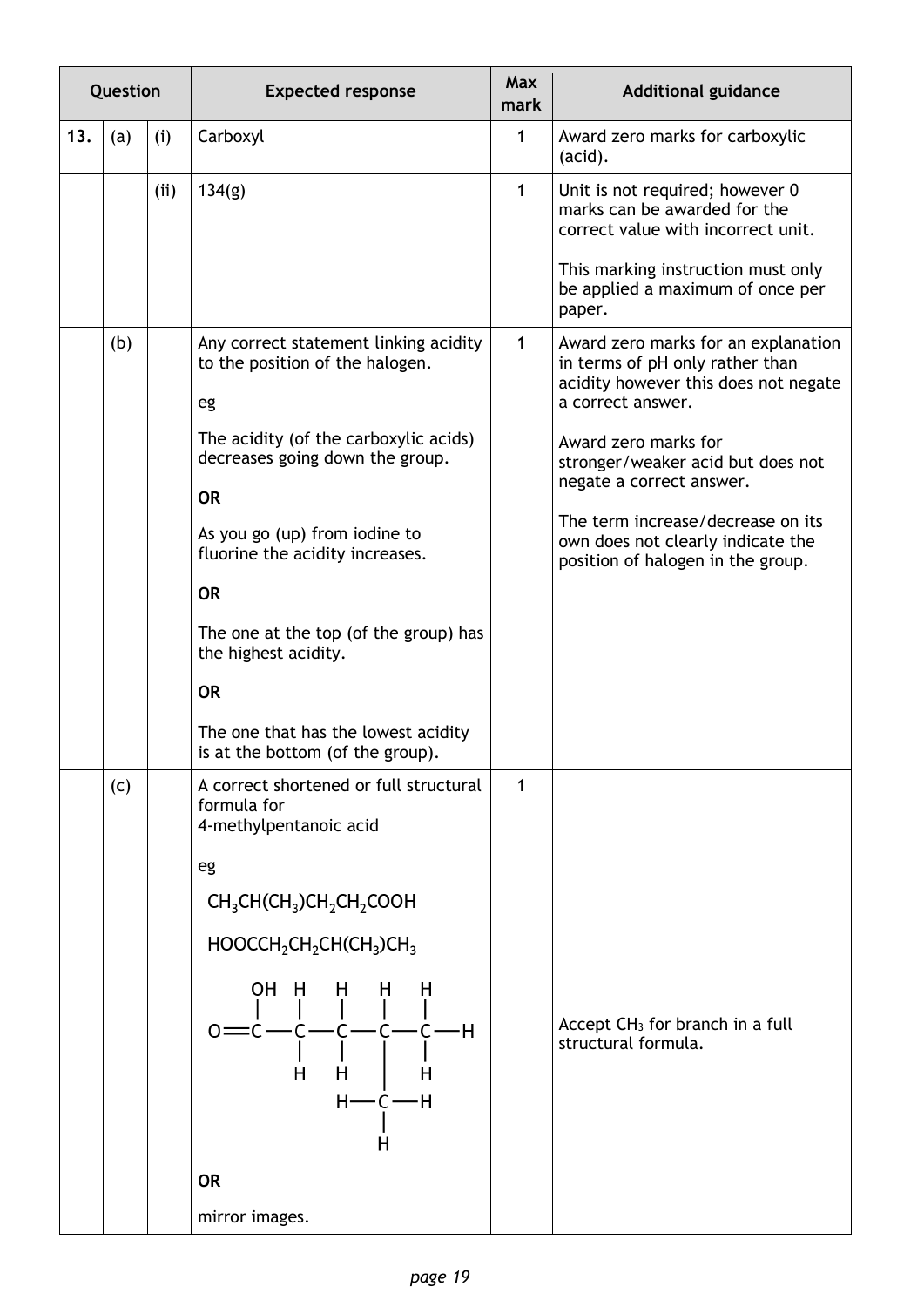| Question |     |       | <b>Expected response</b>                                                                                                                                                                                                                                 | <b>Max</b><br>mark | <b>Additional guidance</b>                                                                                                                                                                                                                                                                                                                                                                                                                     |
|----------|-----|-------|----------------------------------------------------------------------------------------------------------------------------------------------------------------------------------------------------------------------------------------------------------|--------------------|------------------------------------------------------------------------------------------------------------------------------------------------------------------------------------------------------------------------------------------------------------------------------------------------------------------------------------------------------------------------------------------------------------------------------------------------|
| 14.      | (a) |       | $\mathsf{C}$<br><b>OR</b><br>0.24                                                                                                                                                                                                                        | $\mathbf{1}$       | Accept C or 0.24 identified in table.                                                                                                                                                                                                                                                                                                                                                                                                          |
|          | (b) | (i)   | Pipette                                                                                                                                                                                                                                                  | 1                  |                                                                                                                                                                                                                                                                                                                                                                                                                                                |
|          |     | (ii)  | (2 and 4) They are concordant.<br><b>OR</b><br>They are within $0.2$ (cm <sup>3</sup> ).<br><b>OR</b><br>They are within $0.1 / 0.1$ apart.<br><b>OR</b><br>Titration 1 and 3 or the other two<br>are not concordant or not within 0.2<br>of each other. | $\mathbf{1}$       | Award zero marks for any of the<br>following on their own but these<br>answers do not negate a correct<br>answer.<br>They are the most<br>$\bullet$<br>accurate/consistent.<br>They are really close together.<br>$\bullet$<br>They are the closest to each<br>$\bullet$<br>other.<br>They are the closest to $8.05$ .<br>$\bullet$<br>Those are the two that gives<br>$\bullet$<br>the average.<br>Titrations 1 and 3 are rough.<br>$\bullet$ |
|          |     | (iii) | $0.000161$ (mol / mole / moles)<br><b>OR</b><br>$1.61 \times 10^{-4}$                                                                                                                                                                                    | $\mathbf{1}$       | Unit is not required; however 0<br>marks can be awarded for the<br>correct value with incorrect unit.<br>This marking instruction must only<br>be applied a maximum of once per<br>paper.                                                                                                                                                                                                                                                      |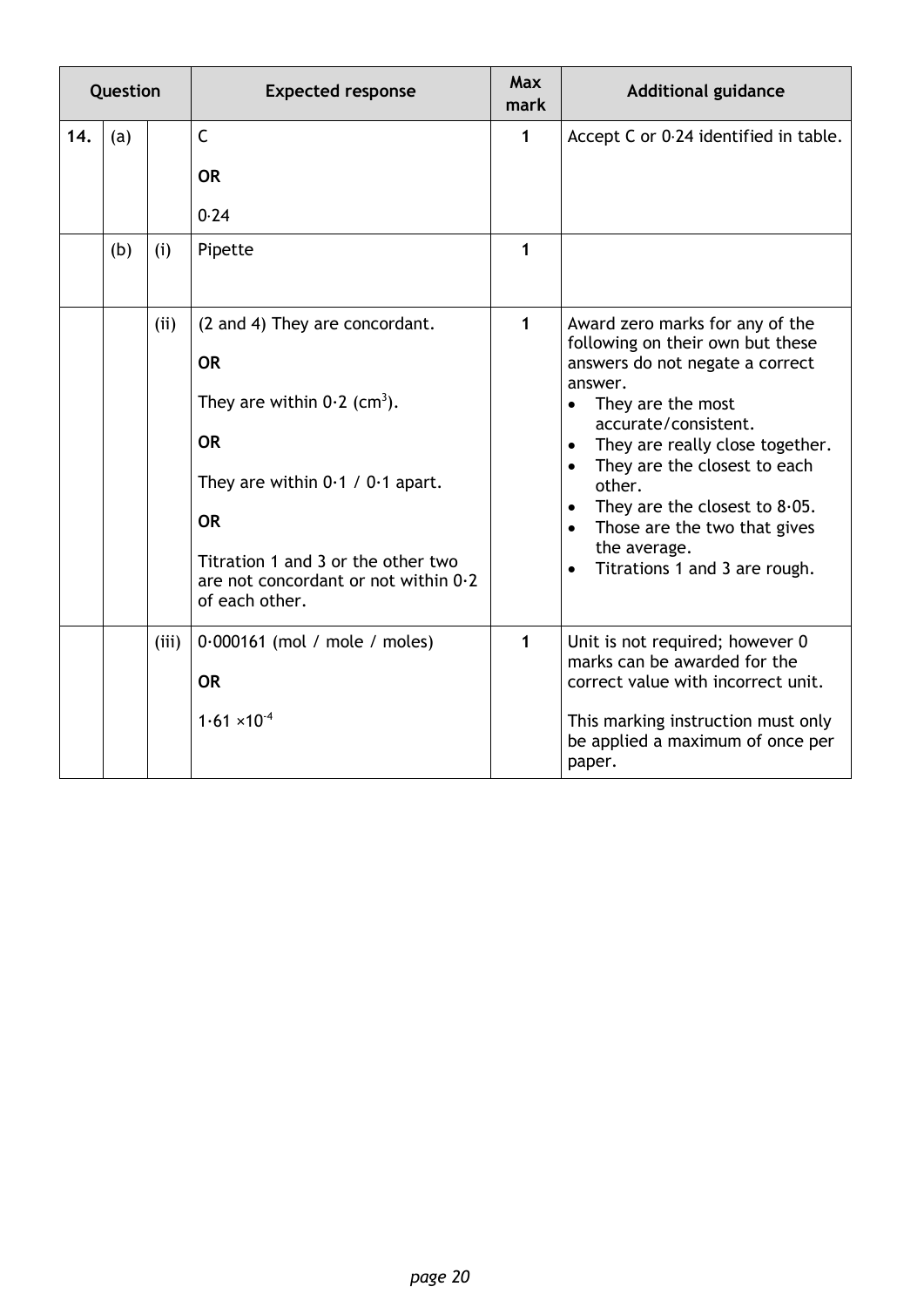| Question |     |     | <b>Expected response</b>                                                                              | <b>Max</b><br>mark | <b>Additional guidance</b>                                                                                                                                                                                                                                                          |  |
|----------|-----|-----|-------------------------------------------------------------------------------------------------------|--------------------|-------------------------------------------------------------------------------------------------------------------------------------------------------------------------------------------------------------------------------------------------------------------------------------|--|
| 15.      | (a) |     | Diamond(s) anvil cell                                                                                 | 1                  |                                                                                                                                                                                                                                                                                     |  |
|          | (b) | (i) | 1.9 million (atmospheres)<br><b>OR</b><br>1 900 000 (atmospheres)<br><b>OR</b><br>$1.9 \times 10^{6}$ | 1                  | Unit is not required; however 0<br>marks can be awarded for the<br>correct value with incorrect unit.<br>This marking instruction must only<br>be applied a maximum of once per<br>paper.                                                                                           |  |
|          |     | (i) | The bulb would not light/would turn<br>off.                                                           | $\mathbf{1}$       | Award zero marks for<br>electricity does not flow<br>$\bullet$<br>does not conduct electricity.<br>$\bullet$<br>However, they do not negate the<br>correct answer.<br>Additional incorrect chemistry<br>negates a correct answer eg metals<br>don't conduct electricity when solid. |  |
|          | (c) |     | $Fe2O3 \rightarrow O2 + Fe5O7$                                                                        | $\mathbf{1}$       | Does not require to be balanced.<br>If balanced it must be correct<br>ie<br>$5Fe_2O_3$ $\rightarrow$ $\frac{1}{2}O_2$ + $2Fe_5O_7$<br>or correct multiples.<br>Ignore state symbols if given.<br>Award zero marks for an equals sign<br>in place of an arrow.                       |  |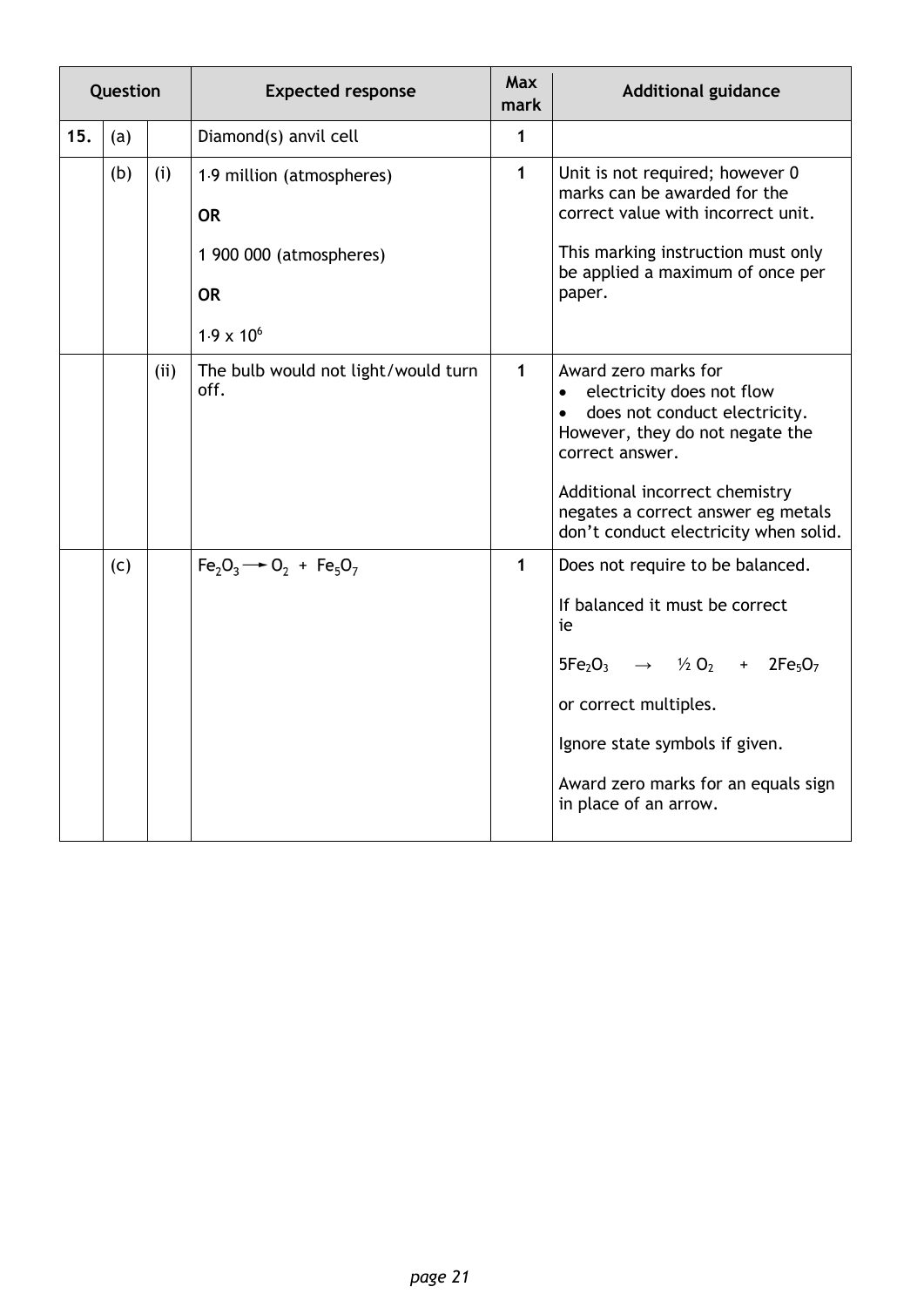| Question |     |      | <b>Expected response</b>        | <b>Max</b><br>mark | <b>Additional guidance</b>           |
|----------|-----|------|---------------------------------|--------------------|--------------------------------------|
| 16.      | (a) | (i)  | Homologous (series)             | 1                  | Award zero marks for<br>homogeneous. |
|          |     | (ii) | $C_nH_{2n+1}SH / C_nH_{2n+1}HS$ | $\mathbf{1}$       | Accept n or x                        |
|          |     |      | <b>OR</b>                       |                    | Award zero marks for                 |
|          |     |      | $C_nSH_{2n+2}$                  |                    | $C_nH_{2n+1}S + H$                   |
|          |     |      | <b>OR</b>                       |                    | $C_nH_{2n+}1SH$                      |
|          |     |      | $C_nH_{2n+2}S$                  |                    | $C_nH_{2n+1}SH_n$ .                  |
|          |     |      | <b>OR</b>                       |                    |                                      |
|          |     |      | $C_nH_{2(n+1)}S$                |                    |                                      |
|          | (b) |      | Sulfur (mon) oxide              | $\mathbf{1}$       | Accept a correct formula.            |
|          |     |      | Sulfur dioxide                  |                    |                                      |
|          |     |      | Sulfur trioxide                 |                    |                                      |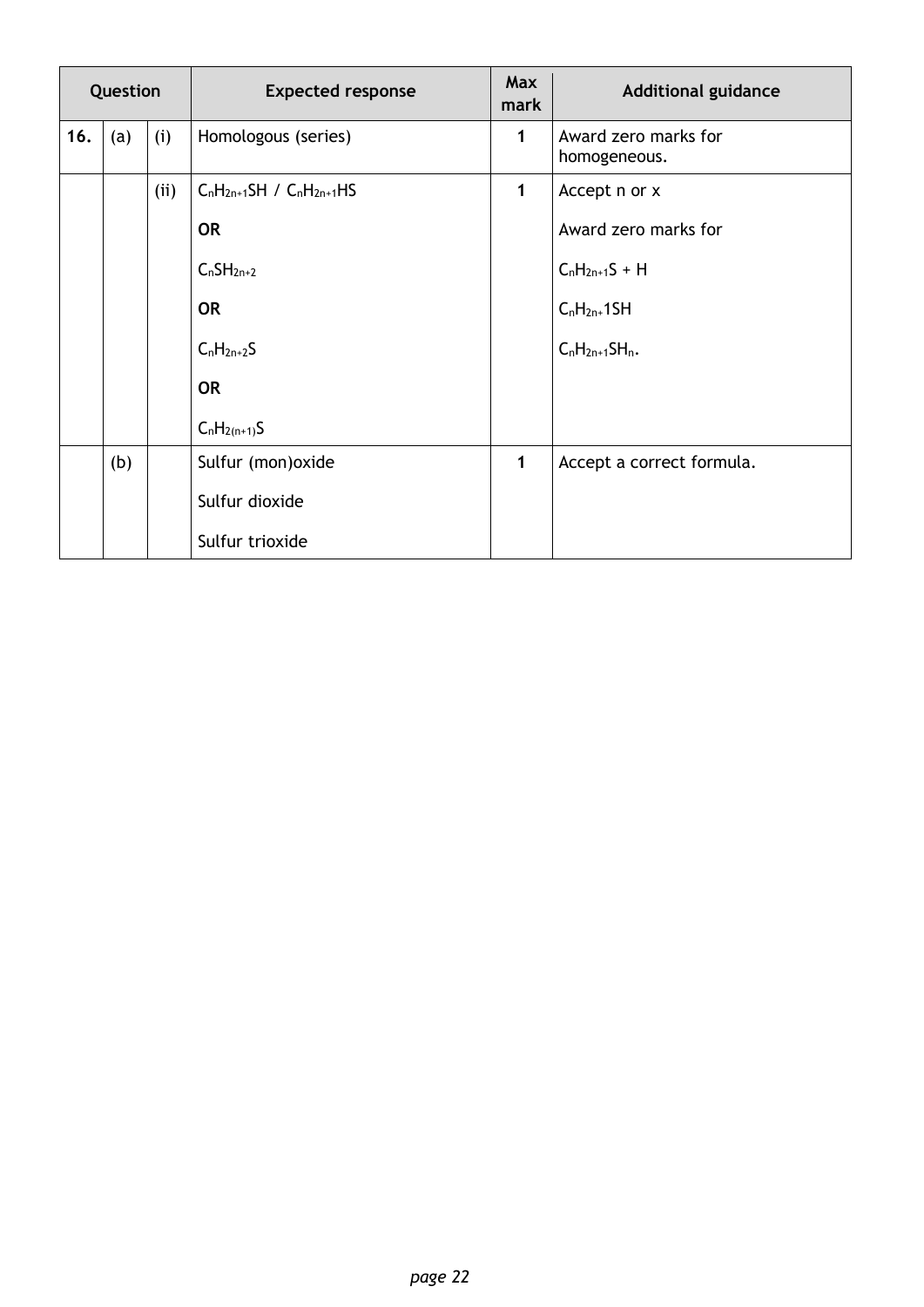| Question |     |  | <b>Expected response</b>                                                                                                                                                                                         |                      | <b>Max</b><br>mark | <b>Additional guidance</b>                                                                                                                                                                                                                                      |
|----------|-----|--|------------------------------------------------------------------------------------------------------------------------------------------------------------------------------------------------------------------|----------------------|--------------------|-----------------------------------------------------------------------------------------------------------------------------------------------------------------------------------------------------------------------------------------------------------------|
| 16.      | (c) |  | 960(g)<br>Partial marking:                                                                                                                                                                                       | $(3$ marks)          | $\mathbf{3}$       | Unit is not required, however a<br>maximum of 2 marks can be<br>awarded for the correct value with<br>incorrect unit.                                                                                                                                           |
|          |     |  | Both GFMs 32 and 48<br><b>OR</b><br>correct number of moles of<br>methanol (20 moles).                                                                                                                           | (1 mark)<br>(1 mark) |                    | A maximum of two marks can be<br>awarded where the candidate has<br>carried out the calculation using<br>methanol and one wrong chemical<br>provided working is shown.<br>ie<br>if a candidate calculates the mass of<br>$H2S$ or $H2O$ instead of methanethiol |
|          |     |  | Correct application of the<br>relationship between moles and<br>mass.<br>This could be shown by:                                                                                                                 | (1 mark)             |                    | a maximum of 2 marks can be<br>awarded for 680 (g) for using $H_2S$ and<br>360 (g) for using $H_2O$ provided the<br>gfm of each of these chemicals is<br>correct.                                                                                               |
|          |     |  | <b>Method A</b><br>moles $CH_3SH \times candidate$ 's GFM CH <sub>3</sub> SH                                                                                                                                     |                      |                    | Award zero marks if candidate's<br>working does not use methanol.                                                                                                                                                                                               |
|          |     |  | <b>OR</b><br><b>Method B</b>                                                                                                                                                                                     |                      |                    |                                                                                                                                                                                                                                                                 |
|          |     |  | by working showing correct<br>proportionality.                                                                                                                                                                   |                      |                    |                                                                                                                                                                                                                                                                 |
|          |     |  | 640 ↔ $\frac{\text{candidate GFM CH}_3\text{SH}}{\text{candidate GFM CH}_3\text{OH}} \times 640$                                                                                                                 |                      |                    |                                                                                                                                                                                                                                                                 |
|          |     |  | Where the candidate has been<br>awarded the mark for the correct<br>application of the relationship<br>between moles and mass, a further<br>mark can be awarded for correct<br>follow through to a final answer. | (1 mark)             |                    |                                                                                                                                                                                                                                                                 |
|          |     |  | <b>OR</b>                                                                                                                                                                                                        |                      |                    |                                                                                                                                                                                                                                                                 |
|          |     |  | Any other valid method accepted.                                                                                                                                                                                 |                      |                    |                                                                                                                                                                                                                                                                 |